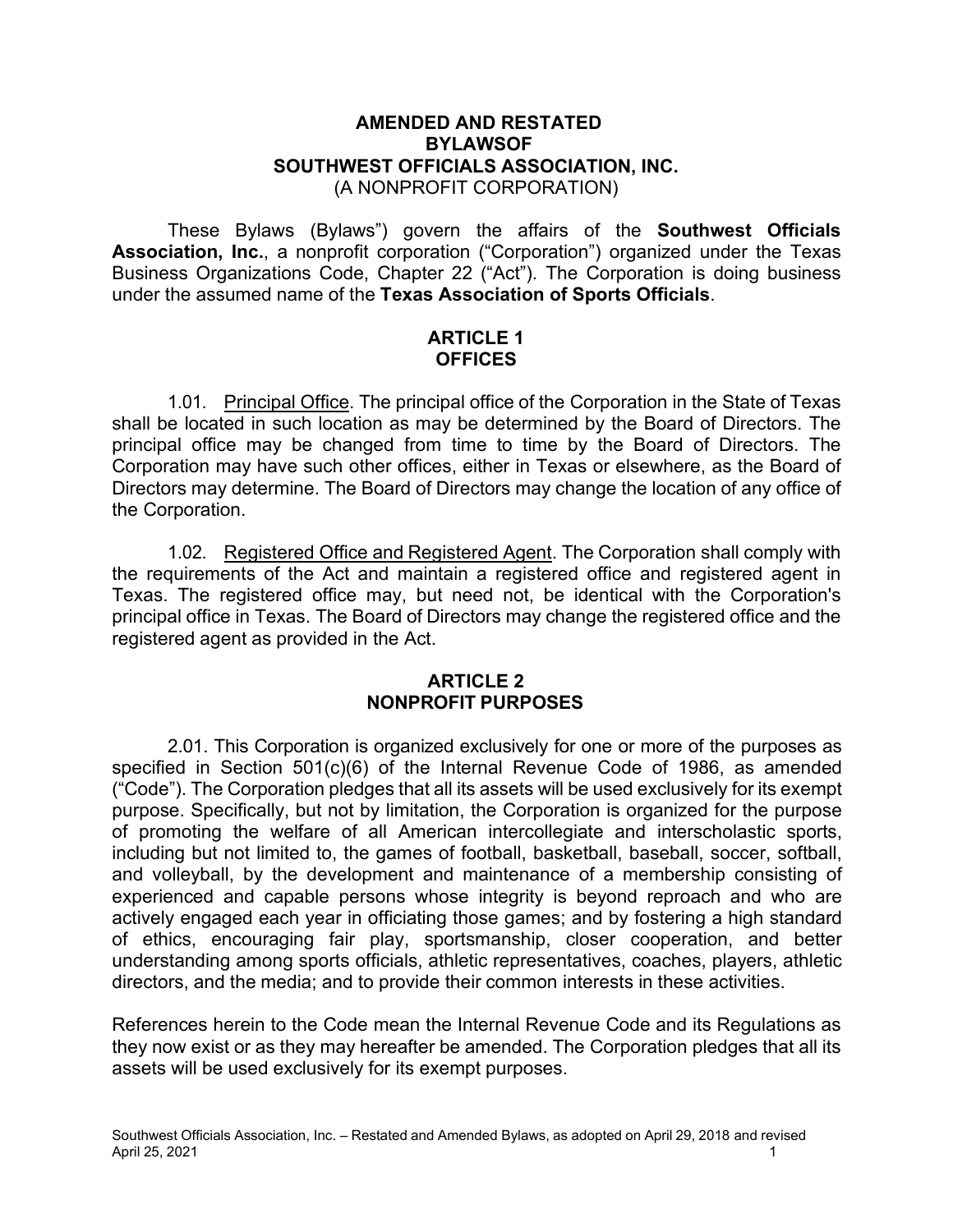#### **ARTICLE 3 MEMBERS AND DIRECTORS**

3.01 Advisory Members The Corporation shall have no "members" as that term is used in the Act. Upon acceptance as detailed below, the Advisory Member shall have an annual term corresponding to the Membership Year for their sport's Division. Each Advisory Member must reapply for membership annually. The Advisory Members shall have limited rights, duties, and responsibilities as described below.

### (a) Qualifications.

- i. Only individuals may become advisory members.
- ii. An applicant must be at least 16 years of age at the time the application is submitted; however, each Division may increase the minimum age to 17 or 18 by so providing in their Operating Procedures.
- iii. TASO membership may be rejected by the Division Board for any reason except the applicant's race, creed, ethnicity, sex, age, sexual orientation or any other legally protected status. This action by the Division Board may be appealed to the TASO Board of Directors by notifying the TASO Executive Director in writing. The notice of appeal must be submitted within fourteen (14) days of the date of the notice.
- iv. The TASO Board may reject a new or renewal application from all TASO Divisions if it believes this action to be in the best interest of TASO. The rejected applicant may request the TASO Board for a reconsideration hearing. The request must be made in writing to the TASO Executive Director within fourteen (14) days of the notice.

### (b) Dues.

i. The TASO Board shall set a Base Dues level for the TASO Divisions, which shall be reviewed annually. Starting with the 2017-18 school year, the Base Dues for renewing members shall be \$65.00. The Base Dues for new and auxiliary members shall be \$40.00. A late fee of \$25.00 may be charged to individuals who were members in the previous year and pay dues after the deadline.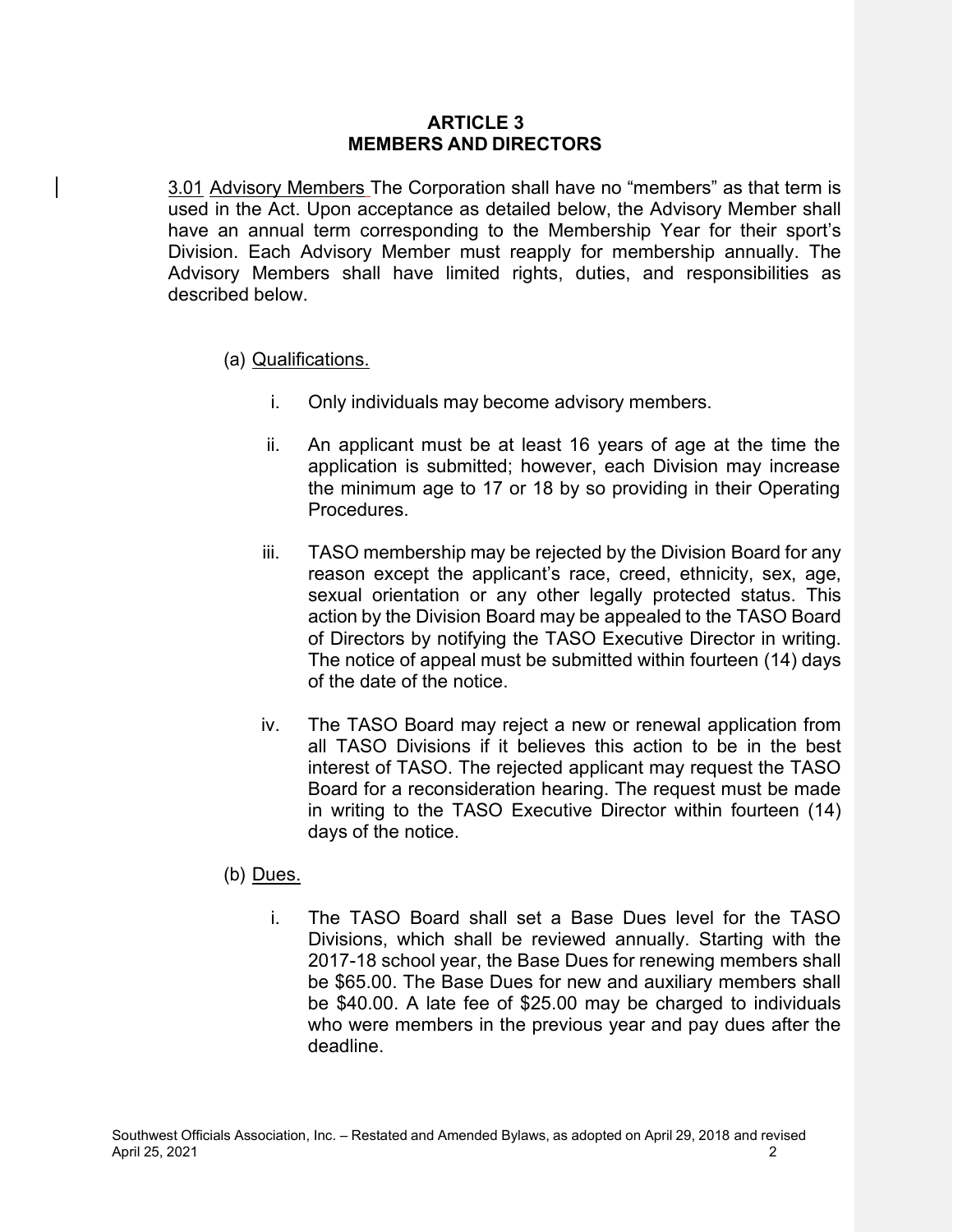- ii. Each division shall determine the annual dues for their Division which will be no less than the Base Dues amount and no more than \$30.00 above the Base Dues level, not including a late fee, without the approval of the TASO Board.
- iii. In addition to the dues, a Division may create a Continuing Education Fee to be used for Division Annual Meetings, Regional or District Meetings, Division On-Line Clinics and any other training and/or education function.
- (c) Application.
	- i. Application for membership may be made in a manner prescribed by the Executive Director. Current dues, continuing education fees, and/or an application fee as set by the Division Board must accompany each application. Each applicant must pass an examination on the rules and mechanics of the respective Division with a minimum grade established by the Division Board.
	- ii. Applicants may be ineligible if they have ever been convicted of a felony specified in Section 6.10(b). Whether convictions for felonies or misdemeanors shall disqualify an applicant from membership shall be determined by the Membership Review Committee under the procedures set forth in Section 6.10 of these Bylaws. On receipt of a notification of an arrest, charge, or conviction for a felony or a misdemeanor, the Executive Director will forward it to the Membership Review Committee. Using the standards specified in Section 6.10 of these Bylaws, the committee shall determine whether the application shall be approved or denied.
- (d) Voting Rights.
	- i. Advisory members will not have voting rights at the corporate level. Thus, no corporate matter will be submitted to a vote of the corporation's advisory members.
	- ii. Notwithstanding the paragraph above, advisory members shall have advisory voting privileges in electing officers of the Division(s) of which they are a member and the District Director of those Divisions. A member with multiple district memberships may vote in his/her home chapter district only. These advisory voting rights shall not grant any governance authority upon the members for matters at the corporate level.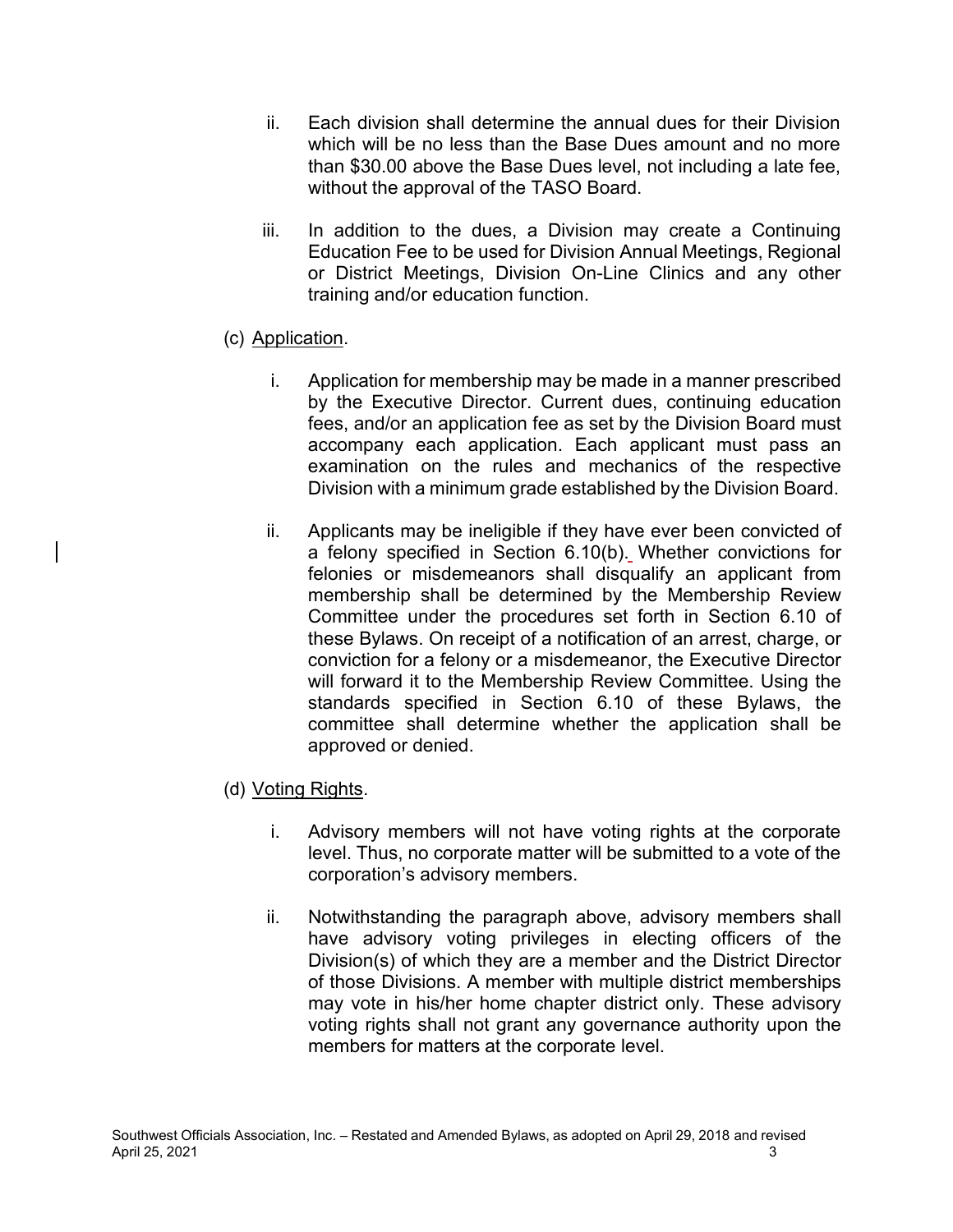- (e) Resignation. Any advisory member may resign by delivering a written resignation to any Division director or TASO director.
- (f) Termination.
	- i. The TASO Board of Directors may terminate the membership of any advisory member at any time for any reason or for no reason. Any terminated advisory member may request a reconsideration hearing by filing a written statement with the TASO Executive Director within fourteen (14) days of the board's decision.
	- ii. Notwithstanding the paragraph above, any arrest, charge, or conviction of an advisory member may be reviewed by the Membership Review Committee under the procedures set forth in Section 6.10 of these Bylaws, which may result in terminationof membership.
- (g) Classification. Members shall be classified according to the requirements established by the Division Board. The TASO or Division Board may change any member's classification if, in its opinion, such change is in the best interest of the Division.
- (h) Disciplinary Action. Members who violate the Bylaws, Code of Ethics, Operating Procedures, or Policies of TASO or a Division or Chapter, or falsify information on a new or renewal application for membership, shall, after due notice, be assessed penalties ranging from private reprimand to expulsion, and may include fine, probation, suspension, reduction of any classification, or any combination of the above deemed appropriate by the decision-making body. The formal process shall be contained in the TASO Policies and Procedures for Ethical Complaints and Other Violations.
- (i) Membership Year and Dues. The membership year shall be determined by the Division Board. Annual membership dues shall be determined and paid in accordance with procedures established by the Division Board and these Bylaws. After the beginning of the membership year, an expired membership may be reinstated by the payment of all dues, assessments, late fees, and the filing of all reports as determined by the Division Board. Late fees only apply to members that were members the previous year.
- (j) Uniforms. The Division Board shall prescribe the uniform for members. Members must wear it when officiating in any game unless an exception is granted by the Division Board.
- (k) Official Capacity as an ACTIVE Member.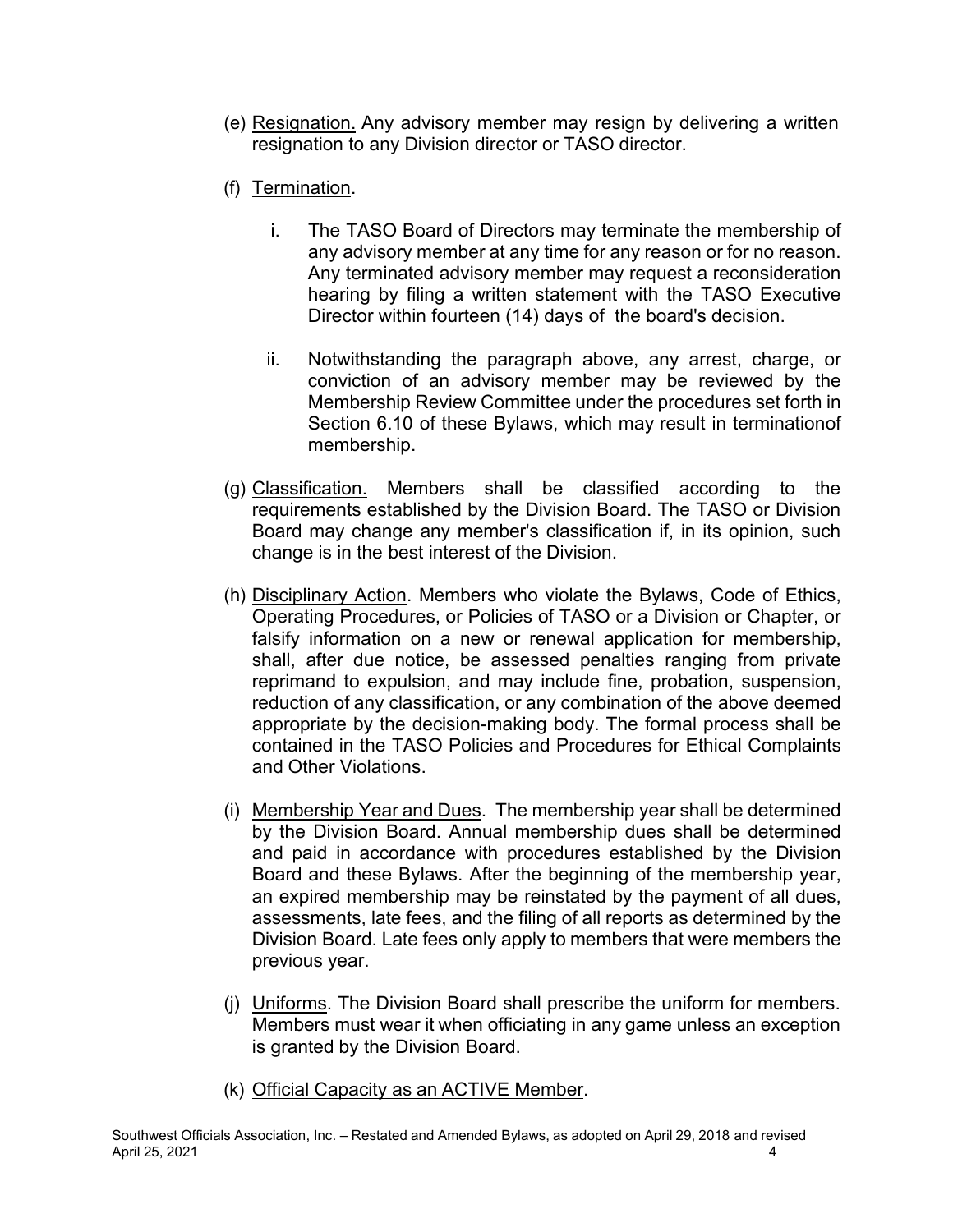- i. Advisory Members of TASO are all persons who are ACTIVE members of any Division. Members may belong to more than one Division.
- ii. An ACTIVE member is a member that has submitted all dues and fees as prescribed by the TASO Board and/or Division Board, and/or Chapter, submitted all properly executed forms, paper and/or electronic as prescribed by the TASO Board and/or Division Board. Former members who were terminated under Section 3.01(f) of these Bylaws, any of the predecessors to these Bylaws, or any other TASO Policy or Procedure are not ACTIVE members.
- iii. Directors of TASO, Directors and Officers of each Division, and Directors and Officers of each Chapter must at all times be ACTIVE members before they may participate in any TASO Division or Chapter Board Function. Anyone holding any Divisionwide or Chapter-wide position must be an ACTIVE member of TASO.
- iv. Anyone assigned as an official, linesperson, chain crew member, clock operator, observer or any other official capacity to a junior high, middle school, or high school game by a local TASO chapter must be a TASO member in ACTIVE status.

3.02. General Powers; Jurisdiction; Board Officers. The powers of the Corporation shall be exercised by or under the authority of, and the property, business and affairs of the Corporation shall be managed under the direction of a board ("TASO Board" or "Board of Directors"). The Board of Directors shall have jurisdiction over all Divisions, Districts, and Chapters, and advisory members. The TASO Board Officers shall be a Chair and Vice-Chair.

- 3.03. Number of Directors.
	- (a) Provided that the number of directors shall not be decreased to less than three (3) and that no decrease in the number of directors shall have the effect of shortening the term of any incumbent director.
	- (b) The TASO Board shall consist of not more than two persons perDivision. Each Division President and Division President-Elect (or Division Vice-President absent a Division President-Elect) shall be Directors, provided that if one person simultaneously holds more than one such office, he/she shall designate one office as his/her qualificationto serve on the TASO Board, and if any Division is lacking two representatives on the TASO Board, the Division Board shall certify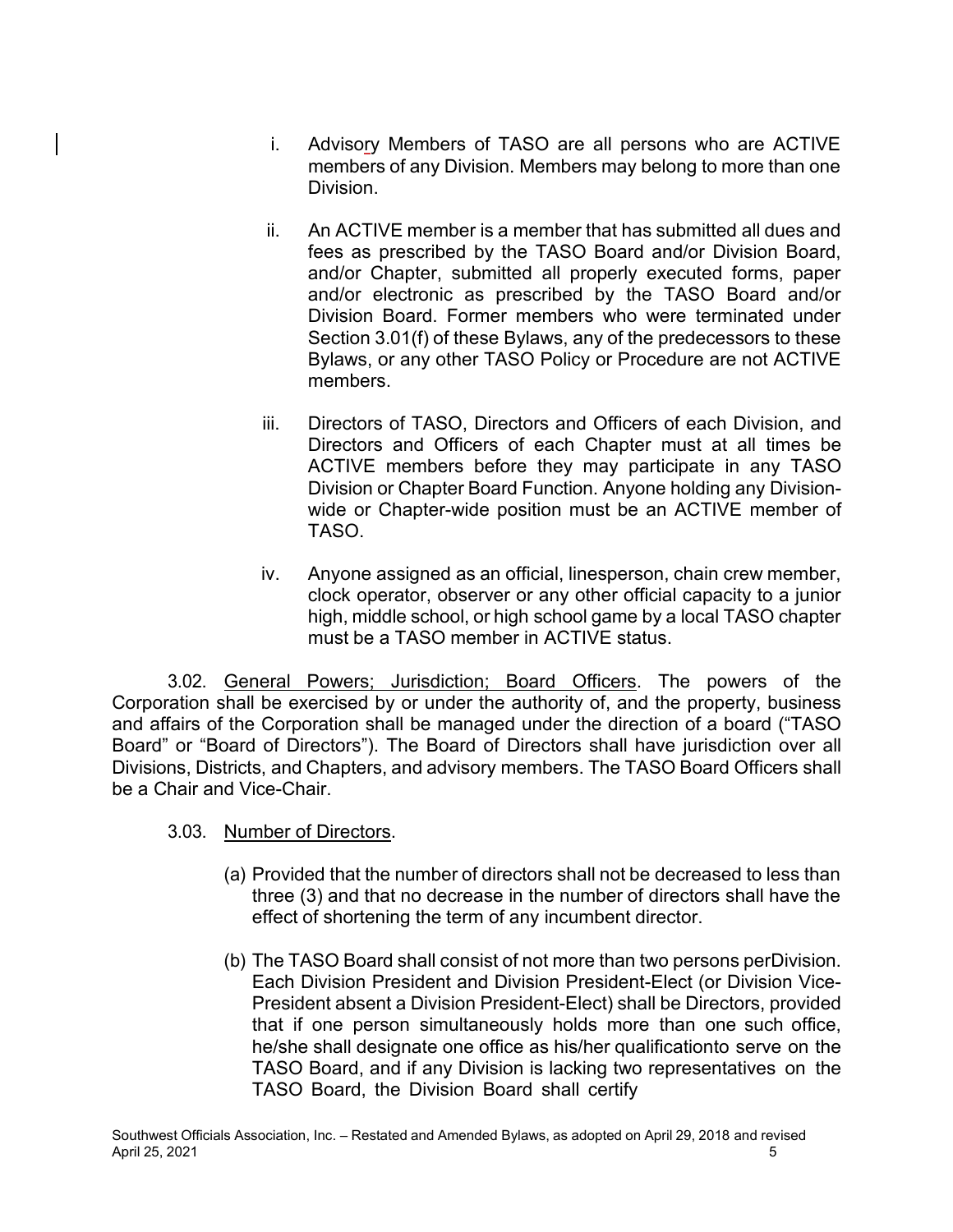another member ("Alternate Director") to fill its vacancy. Alternate Directors shall serve until replaced by a person who is President, President-Elect or Vice-President of that Division.

(c) The Executive Director and Immediate Past Presidents of each Division shall serve as non-voting members of the TASO Board.

3.04. Tenure of Directors. Each director, except for the Executive Director, shall serve for a term that coincides with the term of office at the Division level (e.g., Division President, Division President-Elect, or Division Vice-President).

- 3.05. Ex Officio Members.
	- (a) Each Ex-Officio TASO Board member shall serve for a term of one year or until a successor is designated. Ex-Officio TASO Board membersshall not have voting rights. Except as to voting rights, Ex-Officio TASO Board members shall have all the rights and privileges of regular Directors.
	- (b) The University Interscholastic League and The Texas Association of Private and Parochial Schools may select two members to serve exofficio on the TASO Board.
	- (c) The Executive Director and President of each Division may select a member of that Division to serve as Ex-Officio TASO Board and/or Division Board member. To be eligible to serve Ex-Officio, a Division member must be, and remain, a member in good standing of the Division. The Executive Director and President of each Division may select a former member as an Ex-Officio Emeritus.

#### 3.06. Officers of the TASO Board.

- (a) The Chair and Vice-Chair, who shall serve for one year beginning on January 1, shall be the Division Presidents or their designees.
- (b) The Chair and Vice-Chair may be removed by a majority vote of the TASO Board.
- (c) Effective January 1, 2003, the Chair is the President of TASO-Baseball; thereafter the rotation is: TASO-Soccer, TASO-Basketball, TASO-Volleyball, TASO-Football, TASO-Softball and TASO-Water Polo. The Division President next in order to serve as Chair shall serve as Vice Chair. The Chair and Vice Chair must be serving as Director at the time of their appointment to office and continue to do so during their term as Officers of the TASO Board.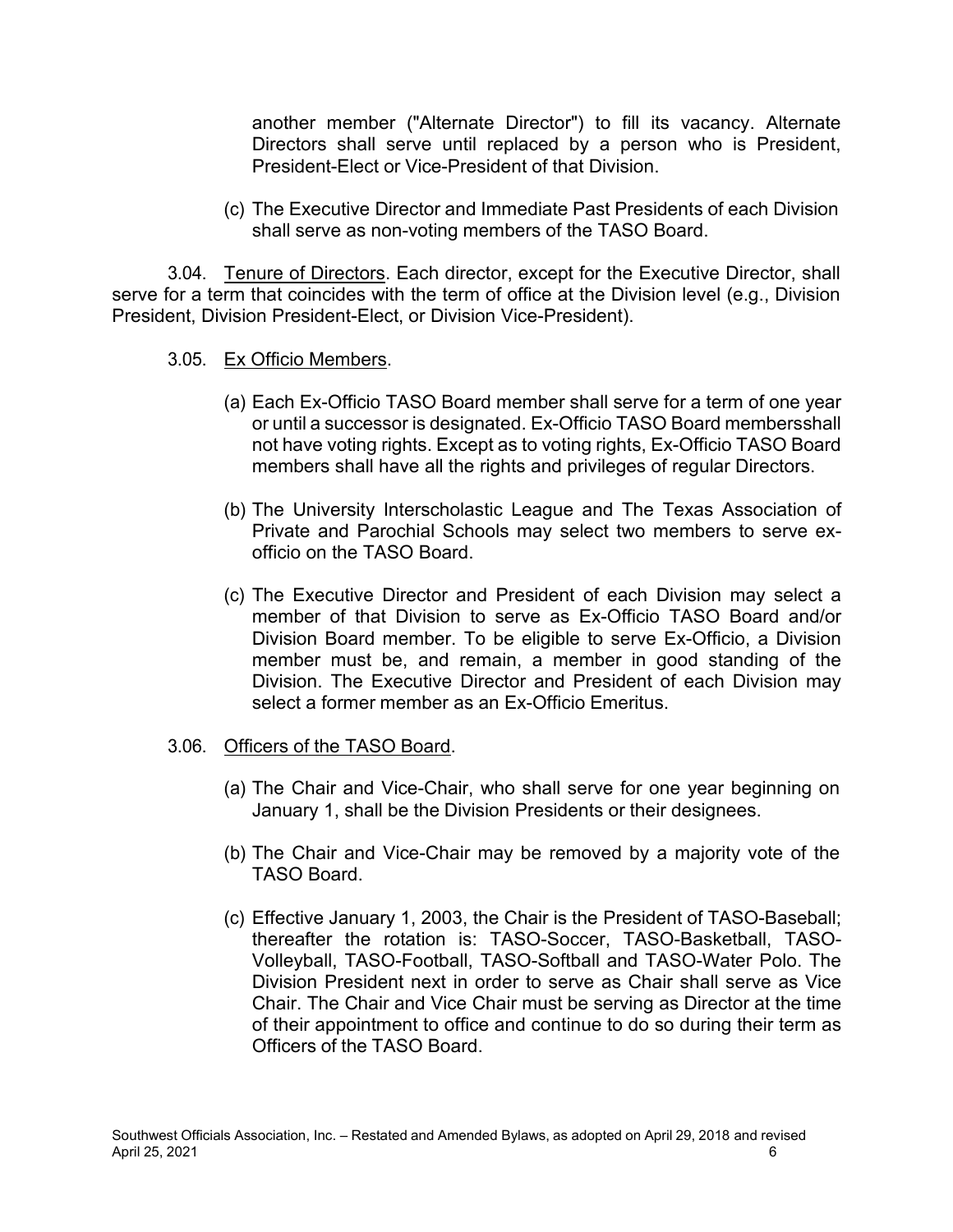(d) When accepted into TASO, additional Divisions shall be placed in the rotation order only after having been a member of TASO for four years.

3.07. Vacancies. Vacancies on the Board of Directors shall exist upon: (a) the death, resignation, or removal of any Director; or (b) an increase in the authorized number of Directors. The Board of Directors may declare the office of a Director vacant if a court adjudges the Director incompetent, or is convicted of a crime involving moral turpitude. Any vacancy shall be filled by a successor chosen by the process outlined in the Operating Procedures of that Division. Vacancies reducing the number of Directors to less than three (3) shall be filled before the transaction of any other business.

3.08. Annual Meeting. The annual meeting of the directors shall be held on or before June 1 in the registered office of the Corporation, unless the Board notifies the directors otherwise. The annual meeting of the Board of Directors may be held as described in this paragraph without notice other than these Bylaws.

3.09. Regular Meeting. The Board of Directors may provide for regular meetings by resolution stating the time and place of such meetings. The meetings may be held either within or without the State of Texas and may be held by conference call if the resolution does not specify the location of the meetings. No notice of regular meetings of the Board is required other than a resolution of the Board of Directors stating the time of meetings or conference calls.

3.10. Special Meetings. Special meetings of the Board of Directors may be called by or at the request of the Executive Director or the Chair of the TASO Board. A person or persons authorized to call special meetings of the Board of Directors may fix any place within Texas as the place for holding a special meeting. The person or persons calling a special meeting shall notify the secretary of the information required to be included in the notice of the meeting. The secretary shall give notice to the directors as required in the Bylaws.

3.11. Action by Consent of Board Without Meeting. Any action required or permitted to be taken by the Board of Directors may be taken without a meeting, and with the same force and effect as a unanimous vote of Directors, if all members of the Board consent in writing or by email to the action. Such consent may be given individually or collectively.

3.12. Notice. Written or printed notice of any special meeting of the Board of Directors shall be delivered to each director not less than fifteen (15) nor more than sixty (60) days before the date of the meeting. The notice shall state the place, day, and time of the meeting, who called the meeting, and the purpose or purposes for which the meeting is called.

3.13. Quorum. A majority of the number of voting Directors in office shall constitute a quorum for the transaction of business at any meeting of the Board of Directors so long as at least one Director from each Division is present. The Directors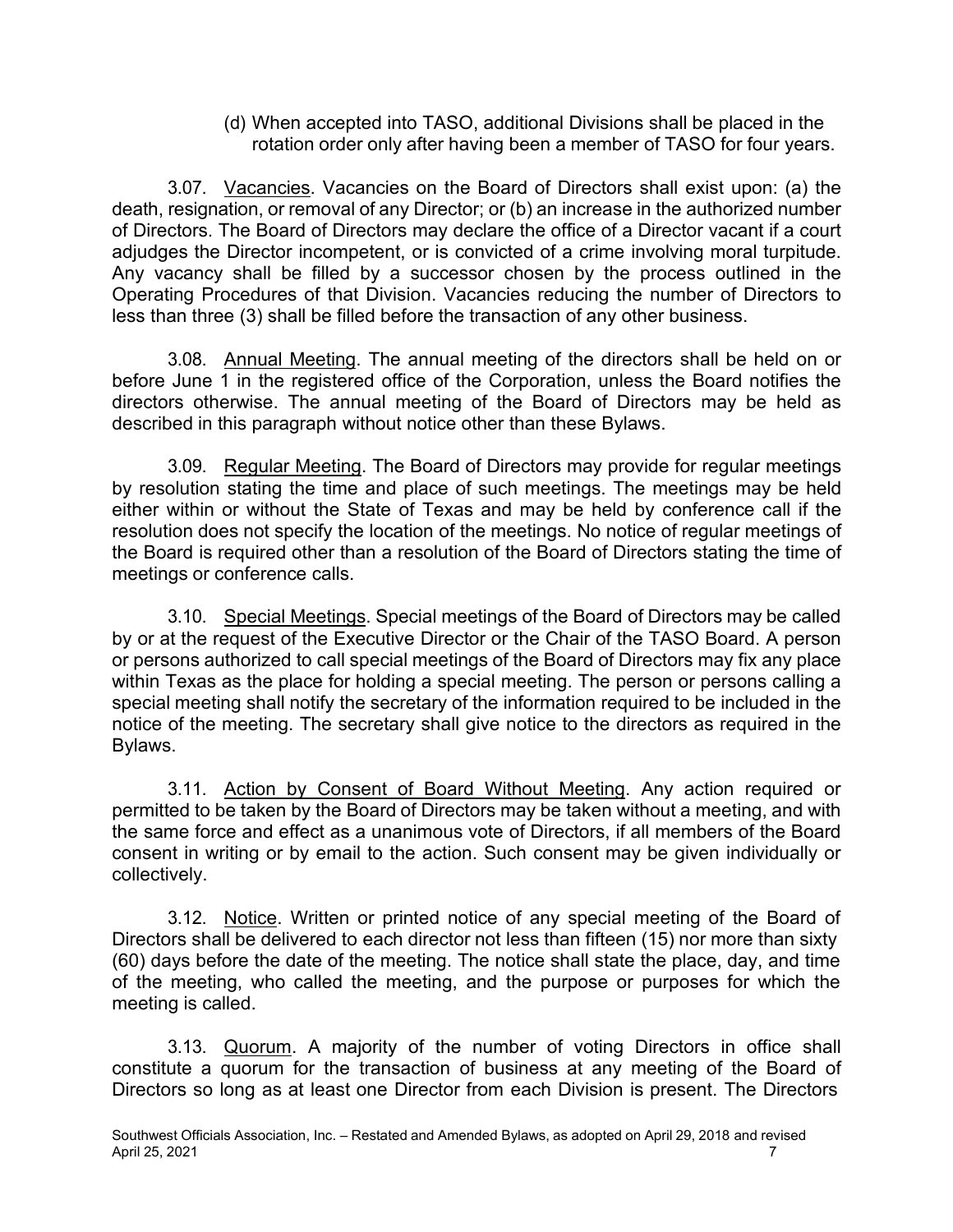present at a duly called or held meeting at which a quorum is present may continue to transact business even if enough Directors leave the meeting so that less than a quorum remains. However, no action may be approved without the vote of at least a majority of the number of Directors required to constitute a quorum. If a quorum is present at no time during a meeting, a majority of the Directors present may adjourn and reconvene the meeting one time without further notice.

3.14. Votes Per Division. Each Director's voting capability will be determined by his/her Division's total advisory members who are active as of the end of the Division's last completed sport year.

| Membership   | /otes                                                                               | Total |
|--------------|-------------------------------------------------------------------------------------|-------|
| 2000 or less | 1 vote per division Director                                                        | 2     |
| 2001 to 4000 | 1 vote per division Director, plus one<br>Additional vote by the division president | 3     |
| 4001 to 6000 | 2 votes per division Director                                                       | 4     |

3.15. Conduct of Meetings. At every meeting of the Board of Directors, the Chair of the TASO Board, shall preside, and if not, the Vice-Chair. The Secretary of the Corporation shall act as Secretary of the Board of Directors. When the Secretary is absent from any meeting, the Chair, or the person presiding, may appoint any person to act as Secretary of the meeting.

3.16. Powers of Board of Directors. In addition to the powers and authorities expressly conferred by these Bylaws upon them, the Board may exercise all such powers of the Corporation and do all such lawful acts and things as are not directed or required to be exercised or done by statute, the Certificate of Formation, or these Bylaws.

3.17. Duties of Directors. Directors shall discharge their duties, including any duties as committee members, in good faith, with ordinary care, and in a manner they reasonably believe to be in the best interest of the Corporation. Ordinary care is care that ordinarily prudent persons in similar positions would exercise under similar circumstances. In the discharge of any duty imposed or power conferred on Directors, they may in good faith rely on information, opinions, reports, or statements, including financial statements and other financial data, concerning the Corporation or another person that were prepared or presented by a variety of persons, including officers and employees of the Corporation, professional advisors or experts such as accountants or attorneys. A Director is not relying in good faith if the Director has knowledge concerning a matter in question that renders reliance unwarranted.

Directors are not deemed to have the duties of trustees of a trust with respect to the Corporation or with respect to any property held or administered by the Corporation, including property that may be subject to restrictions imposed by the donor or transferor of the property.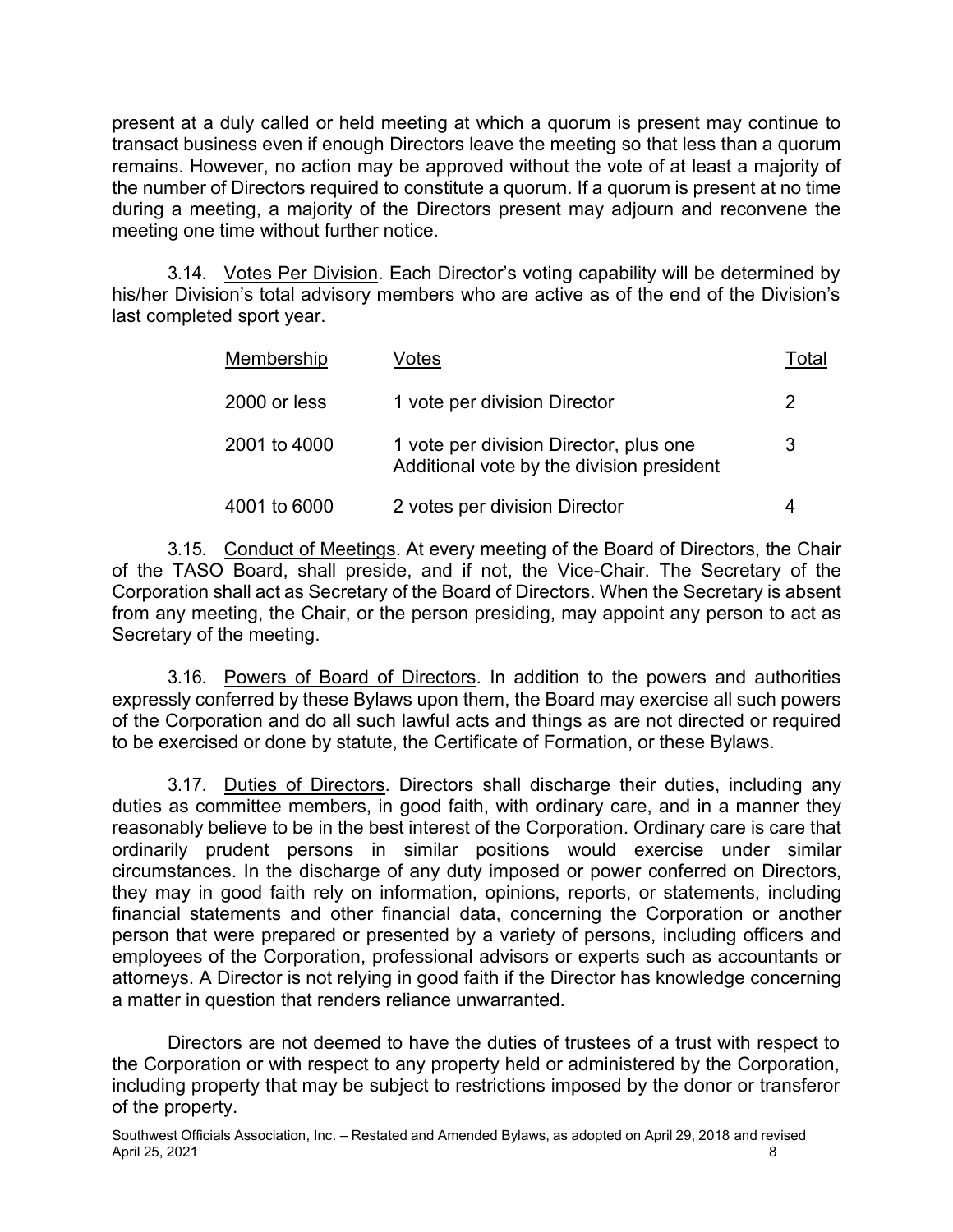3.18. Duty to Avoid Improper Distributions. Directors who vote for or assent to improper distributions, are jointly and severally liable to the Corporation for the value of improperly distributed assets, to the extent that debts, obligations, and liabilities of the Corporation are not thereafter paid and discharged. Any distribution made when the Corporation is insolvent, other than in payment of corporate debts, or any distribution that would render the Corporation insolvent is an improper distribution. A distribution made during liquidation without payment and discharge of or provision for all known debts, obligations, and liabilities, is also improper. Directors participating in a board meeting at which the improper action is taken are presumed to have assented, unless they dissent in writing. The written dissent must be filed with the Secretary before adjournment or mailed to the Secretary by registered mail or E Mail immediately after adjournment.

A Director is not liable if, in voting for or assenting to a distribution, the Director (1) relies in good faith and with ordinary care on information, opinions, reports, or statements, including financial statements and other financial data, prepared or presented by one or more officers or employees of the Corporation; legal counsel, public accountants, or other persons as to matters the Director reasonably believes are within the person's professional or expert competence; or a committee of the Board of Directors of which the Director is not a member; (2) while acting in good faith and with ordinary care, considers the assets of the Corporation to be at least that of their book value; or (3) in determining whether the Corporation made adequate provision for payment, satisfaction, or discharge of all of its liabilities and obligations, relied in good faith and with ordinary care on financial statements or other information concerning a person who was or became contractually obligated to satisfy or discharge some or all of these liabilities or obligations. Furthermore, Directors are protected from liability if, in the exercise of ordinary care, they acted in good faith and in reliance on the written opinion of an attorney for the Corporation.

Directors who are held liable for an improper distribution are entitled to contribution from persons who accepted or received the improper distributions knowing they were improper. Contribution is in proportion to the amount received by each such person.

3.19. Delegation of Duties. Directors are entitled to select advisors and delegate duties and responsibilities to them, such as the full power and authority to purchase or otherwise acquire stocks, bonds, securities, and other investments on behalf of the Corporation; and to sell, transfer, or otherwise dispose of the Corporation's assets and properties at a time and for a consideration that the advisor deems appropriate. The Directors have no liability for actions taken or omitted by the advisor if the Board of Directors acts in good faith and with ordinary care in selecting the advisor. The Board of Directors may remove or replace the advisor, with or without cause.

3.20. Actions of Board of Directors. The Board of Directors shall try to act by consensus. However, the vote of a majority of directors present and voting at a meeting at which a quorum is present shall be sufficient to constitute the act of the Board of Directors unless the act of a greater number is required by law or the Bylaws. A Director who is present at a meeting and abstains from a vote is considered to be present and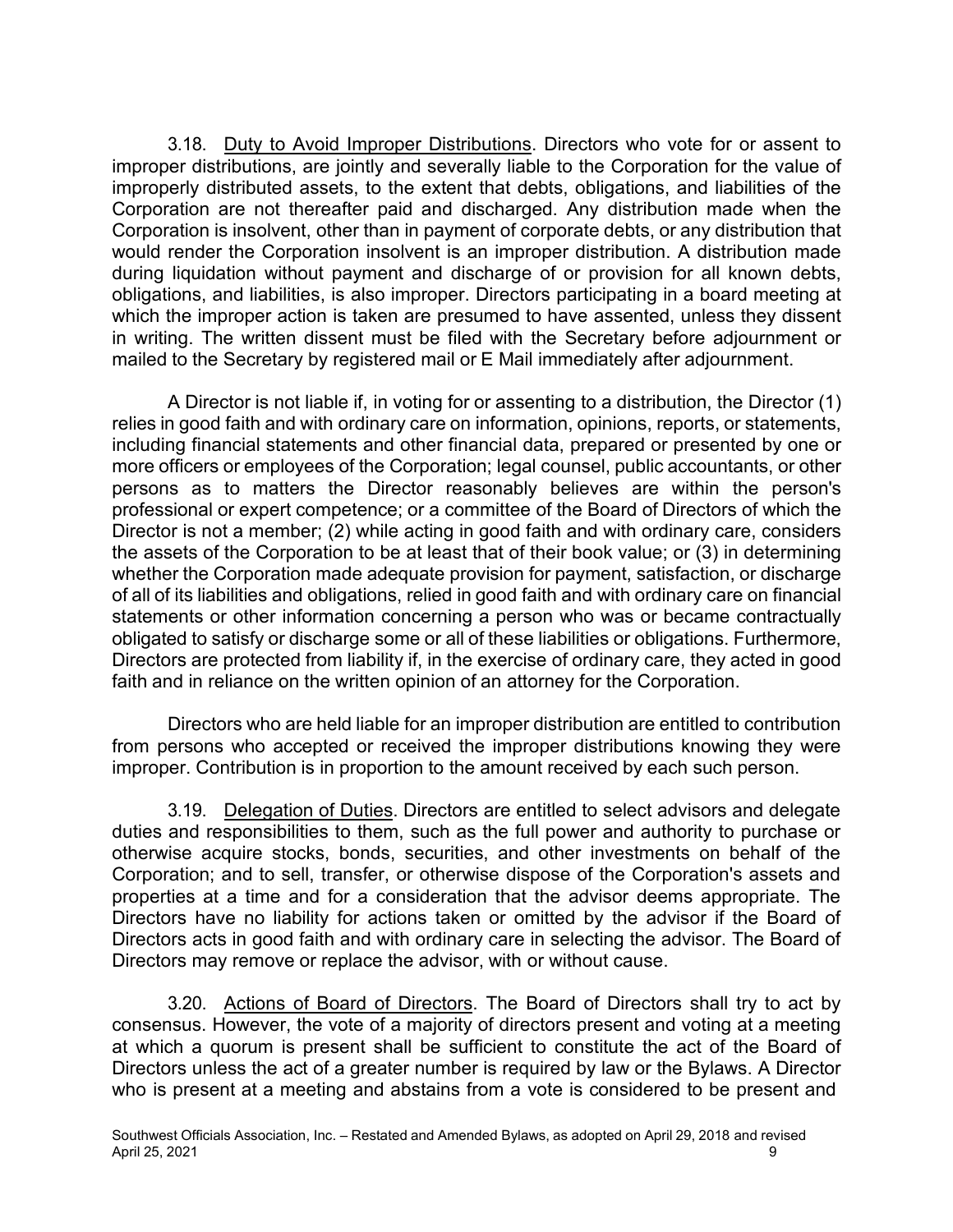voting for the purpose of determining the decision of the Board of Directors. For the purpose of determining the decision of the Board of Directors, a Director who is represented by proxy in a vote is considered present.

3.21. Presumption of Assent. When the Board of Directors votes on anything, all Directors shall be deemed to have voted for the action, unless his dissent is specifically noted in the minutes. If the secretary of the meeting refuses to note his dissent in the minutes, the dissenting Director shall mail, using certified or registered mail, his dissent to the Secretary of the Corporation within one business day after Board of Directors adjourned the meeting.

3.22. Proxies. A Director may vote by proxy executed in writing by the Director. No proxy shall be valid after three (3) months from the date of its execution.

3.23. Compensation. Directors may not receive salaries for their services as a director. A Director may serve the Corporation in any other capacity and receive compensation for those services. A director may be reimbursed expenses incurred to attend a Corporation's meeting.

3.24. Removal of Directors. The Board of Directors may vote to remove a Director at any time, without good cause. A meeting to consider the removal of a Director may be called and with notice to the Board members. The notice of the meeting shall state that the issue of possible removal of the Director will be on the agenda. A Director may be removed by the affirmative vote of a majority of the Board of Directors.

3.25. Resignation of Directors. Any Director may resign at any time by giving written notice to the Board of Directors, the Chairman of the Board, the President, or the Secretary. Such resignation shall take effect at the time specified in the notice, and, unless otherwise specified in the notice, the acceptance of such resignation shall not be necessary to make it effective.

3.26. Advisory Directors. The Board of Directors may elect advisory directors as they see fit. The Advisory Directors shall not have a vote, but may attend all Board of Directors meetings and participate in the discussion like the regular directors.

## **ARTICLE 4 OFFICERS OF THE CORPORATION**

4.01. Officer Positions. The officers of the Corporation shall be an Executive Director, a Secretary, a Treasurer, and one Assistant Executive Director. The Executive Director shall serve as the Corporation's President and Treasurer, as those titles are designated by the Act. The Board of Directors may create additional officer positions, define the authority and duties of each such position, and elect or appoint persons to fill the positions. The same person, except the offices of Executive Director and Secretary, may hold any two or more offices.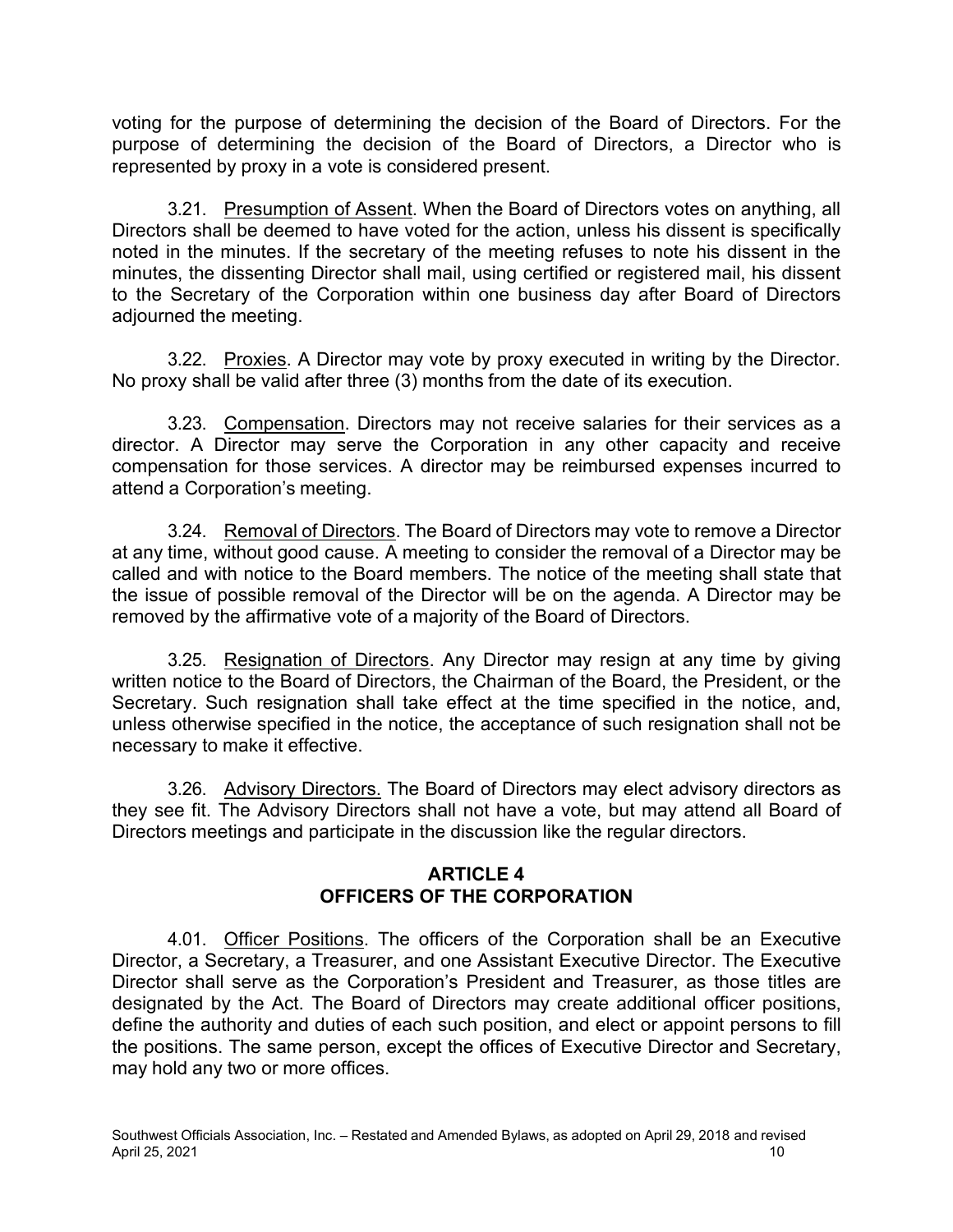4.02. General Duties. All officers and agents of the Corporation, as between themselves and the Corporation, shall have such authority, perform such duties, and manage the Corporation as may be provided in these Bylaws or as may be determined by resolution of the Board of Directors not inconsistent with these Bylaws.

4.03. Election and Term of Office. The Board of Directors at its regular annual meeting shall elect the officers of the Corporation. If the election of officers is not held at this meeting, the election shall be held as soon thereafter as conveniently possible. Each officer shall hold office until a successor is duly selected and qualified. An officer may be elected to succeed himself or herself in the same office.

4.04. Removal. The Board of Directors, with or without good cause, may remove any officer elected or appointed by the Board of Directors. The removal of an officer shall be without prejudice to the contract rights, if any, of the officer.

4.05. Resignation. Any officer may resign at any time by giving written notice to the Board of Directors, the Executive Director, or the Secretary. Such resignation shall take effect at the time specified in the notice, and, unless otherwise specified in the notice, the acceptance of such resignation shall not be necessary to make it effective. Such resignation shall be without prejudice to the contract rights, if any, of the Corporation.

4.06. Vacancies. The Board of Directors may fill the vacancy in any office for the unexpired portion of that officer's term.

4.07. Executive Director. The Executive Director shall serve as the Corporation's President and Treasurer, as those titles are designated by the Act. The Executive Director shall be a non-voting member of the Board of Directors. The Executive Director shall supervise and control all of the business and affairs of the Corporation. The Executive Director may attend all meetings of the advisory members. The Executive Director shall attend all meetings of the Board of Directors. The Executive Director may execute any deeds, mortgages, bonds, contracts, or other instruments that the Board of Directors has authorized to be executed. However, the Executive Director may not execute instruments on behalf of the Corporation if this power is expressly delegated to another officer or agent of the Corporation by the Board of Directors, the Bylaws, or statute. The Executive Director shall perform other duties prescribed by the Board of Directors and all duties incident to the office of Executive Director.

4.08. Assistant Executive Director. When the Executive Director is absent, is unable to act, or refuses to act, the Assistant Executive Director may perform the duties of the Executive Director. When the Assistant Executive Director acts in place of the Executive Director, the Assistant Executive Director shall have all the powers of and be subject to all the restrictions upon the Executive Director. The Assistant Executive Director shall perform other duties as assigned by the Executive Director or Board of Directors.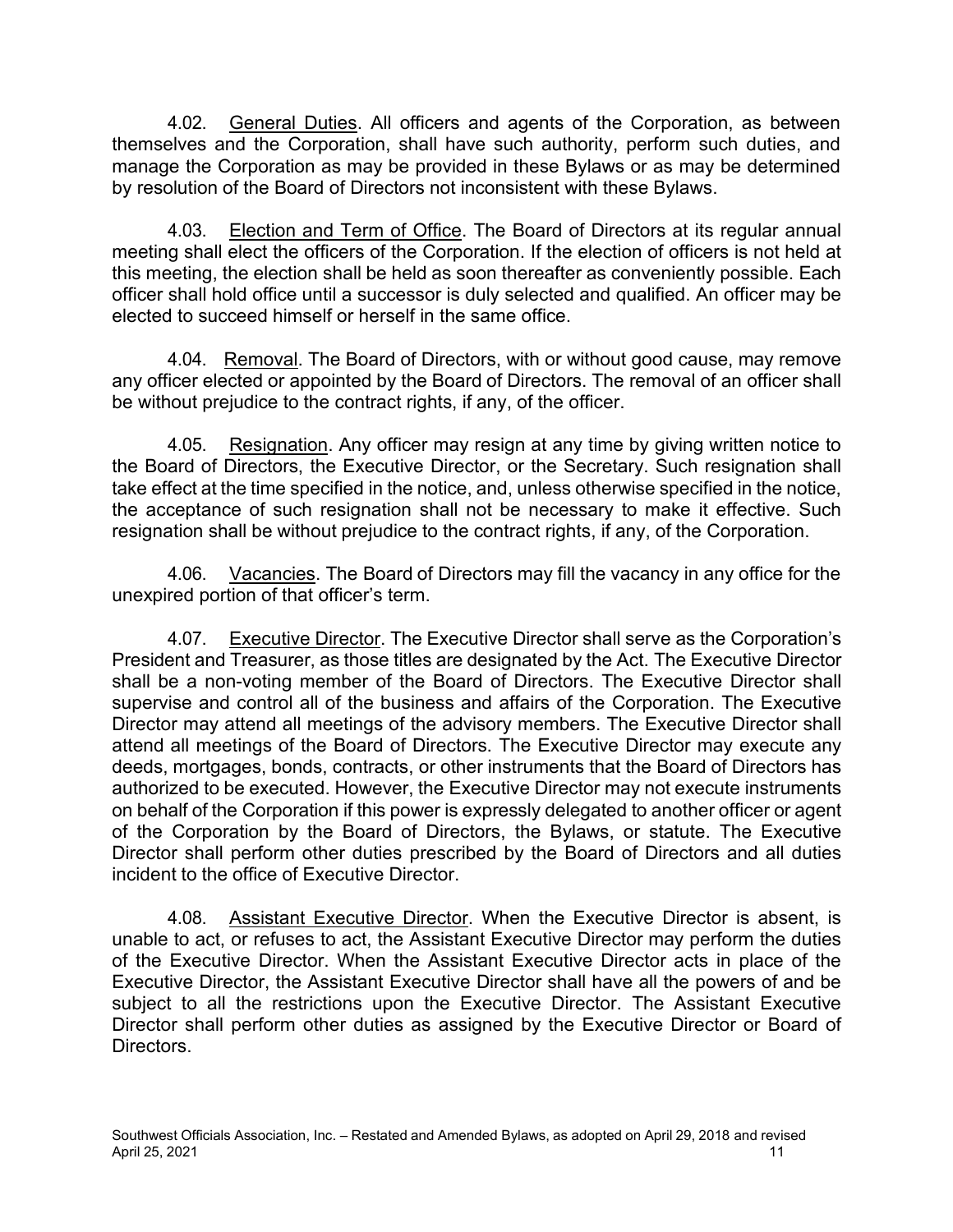4.09. Treasurer. When serving as the Treasurer of the Corporation, the Executive Director shall:

- (a) Have charge and custody of and be responsible for all funds and securities of the Corporation.
- (b) Receive and give receipts for moneys due and payable to the Corporation from any source.
- (c) Deposit all moneys in the name of the Corporation in banks, trust companies, or other depositories as provided in the Bylaws or asdirected by the Board of Directors, the Chairman, or the President.
- (d) Write checks and disburse funds to discharge obligations of the Corporation.
- (e) Maintain the financial books and records of the Corporation.
- (f) Prepare financial reports at least annually.
- (g) Perform other duties as assigned by the President or by the Board of Directors.
- (h) If required by the Board of Directors, give a bond for the faithful discharge of his or her duties in a sum and with a surety as determined by the Board of Directors.
- (i) Perform all the duties incident to the office of Treasurer.
- 4.10. Secretary. The Secretary shall:
	- (a) Give all notices as provided in the Bylaws or as required by law.
	- (b) Take minutes of the meetings of the members and of the Board of Directors and keep the minutes as part of the corporate records.
	- (c) Maintain custody of the corporate records and of the seal of the Corporation.
	- (d) Affix the seal of the Corporation, if any, to all documents as authorized.
	- (e) Keep a register of the mailing address of each Director, officer, and employee of the Corporation.
	- (f) Perform duties as assigned by the Executive Director or by the Board of Directors.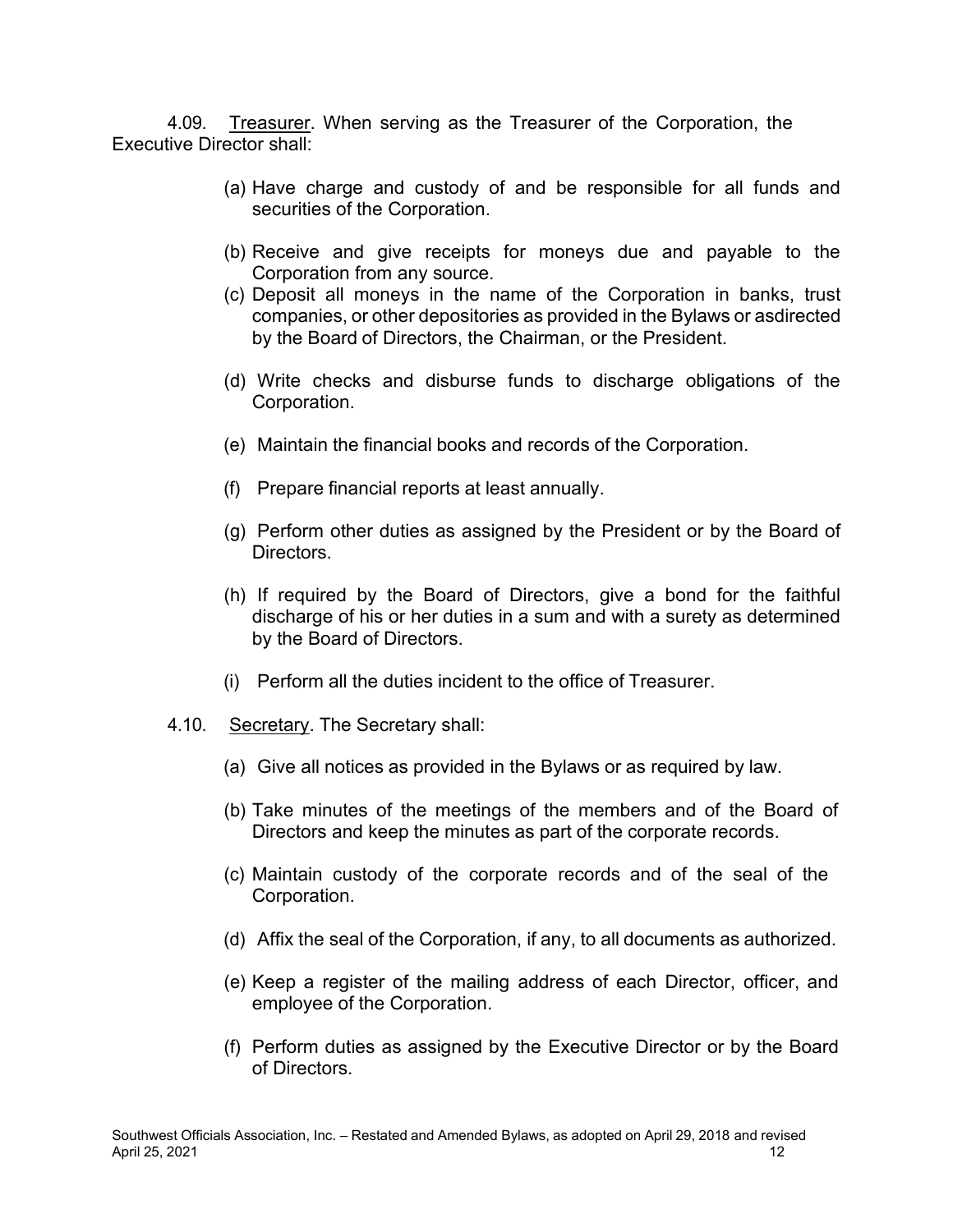(g) Perform all duties incident to the office of Secretary.

4.11. Assistant Officers. The Board of Directors may appoint one or more assistant secretaries and one or more assistant treasurers. Each assistant secretary and each assistant treasurer shall hold office for such period as the Board of Directors may prescribe. Any assistant secretary may perform any of the duties or exercise any of the powers of the Secretary or otherwise as occasion may require in the administration of the business and affairs of the Corporation, and any assistant treasurer may perform any of the duties or exercise any of the powers of the Treasurer at the request or in the absence or disability of the Treasurer or otherwise as occasion may require in the administration of the business and affairs of the Corporation. Each assistant secretary and each assistant treasurer shall perform such other duties and/or exercise such other powers, if any, as the Board of Directors shall prescribe. To establish the authority of an assistant secretary or an assistant treasurer to take any action on behalf of the Corporation in place of the Secretary or the Treasurer, as the case may be, it shall not be necessary to furnish proof of any request by, or of the absence or disability of, the Secretary or Treasurer or any other assistant secretary or assistant treasurer, respectively.

4.12. Salaries. The salaries of the Executive Director and staff shall be fixed by, or in accordance with the directions of, the Board of Directors. All salaries shall be reasonable compensation for services rendered or to be rendered to the Corporation.

4.13. Disallowed Payments. Any payments made to an officer of the Corporation such as a salary, commission, bonus, interest or rent, or expense reimbursement incurred by him, which is disallowed in whole or in part as an acceptable expense by the Internal Revenue Service, shall be reimbursed by such officer to the Corporation to the full extent of such disallowance. It shall be the duty of the Directors, as a Board, to enforce payment of each such amount disallowed.

4.14. Officiating Fees and Travel Allowances. Charges for services and travel expenses involved in officiating any game or match shall be determined by the University Interscholastic League and the Texas Association of Private and Parochial Schools for their respective member schools. Games or match fees and travel expenses for schools not affiliated with the UIL or TAPPS may be negotiated between the TASO chapter and the school.

## **ARTICLE 5 DIVISIONS**

5.01. Establishment of Division. The Board of Directors may adopt a resolution establishing one or more Divisions delegating specified authority to a Division, and appointing or removing members of a Division. The establishment of a Division or the delegation of authority to it shall not relieve the Board of Directors, or any individual Director, of any responsibility imposed by the Bylaws or otherwise imposed by law. No Division shall have the authority of the Board of Directors to: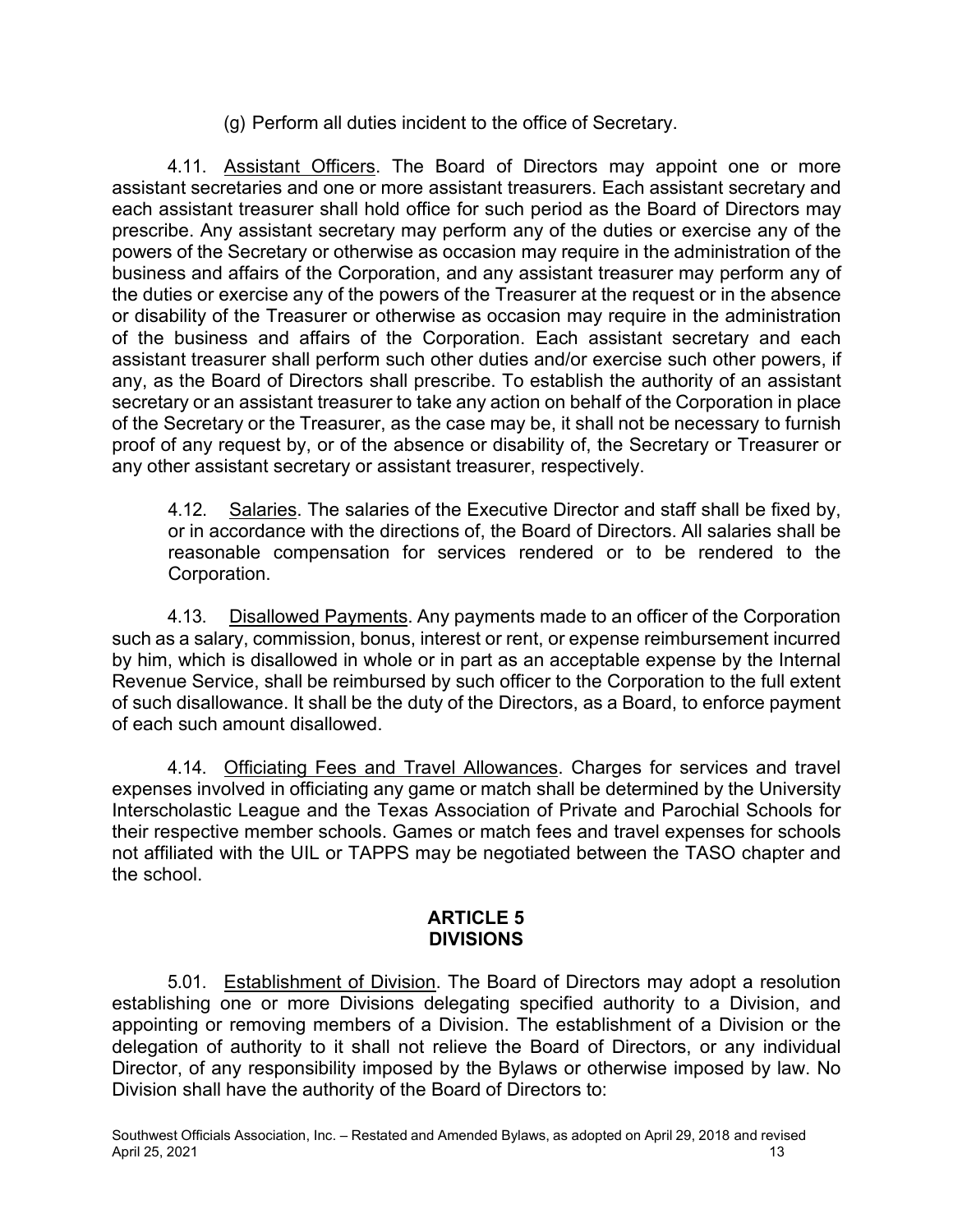- (a) Amend the Certificate of Formation.
- (b) Adopt a plan of merger or a plan of consolidation with another corporation.
- (c) Authorize the sale, lease, exchange, or mortgage of all or substantially all of the property and assets of the Corporation.
- (d) Authorize the voluntary dissolution of the Corporation.
- (e) Revoke proceedings for the voluntary dissolution of the Corporation.
- (f) Adopt a plan for the distribution of the assets of the Corporation.
- (g) Amend, alter, or repeal the TASO Bylaws.
- (h) Elect, appoint, or remove a Director or officer of the Corporation.
- (i) Approve any transaction to which the Corporation is a party and that involves a potential conflict of interest as defined in paragraph 7.05, below.
- (j) Take any action outside the scope of authority delegated to it by the Board of Directors.

#### 5.02. Division Boards.

- (a) Authority. Each TASO Division shall be governed at the Division level by a board of directors ("Division Board"). These Division Boards are responsible for administering the operations of the Division, subject to the bylaws, procedures, and directives of TASO.
- (b) Relationship with TASO. Notwithstanding Section 5.03(a), Division Boards are inferior in authority to the TASO Board and the Corporate Officers of TASO, which collectively are TASO. If there is a conflict between the directive of a Division Board and TASO, TASO's directive shall govern.
- (c) Composition of Division Board. Each Division Board shall include the Division Officers (as described below in Section 5.10), the Executive Director of TASO, and all District Directors. Each Division Board member must be an Active (i.e., in good standing and current on all dues/fees/assessments) member of his/her division.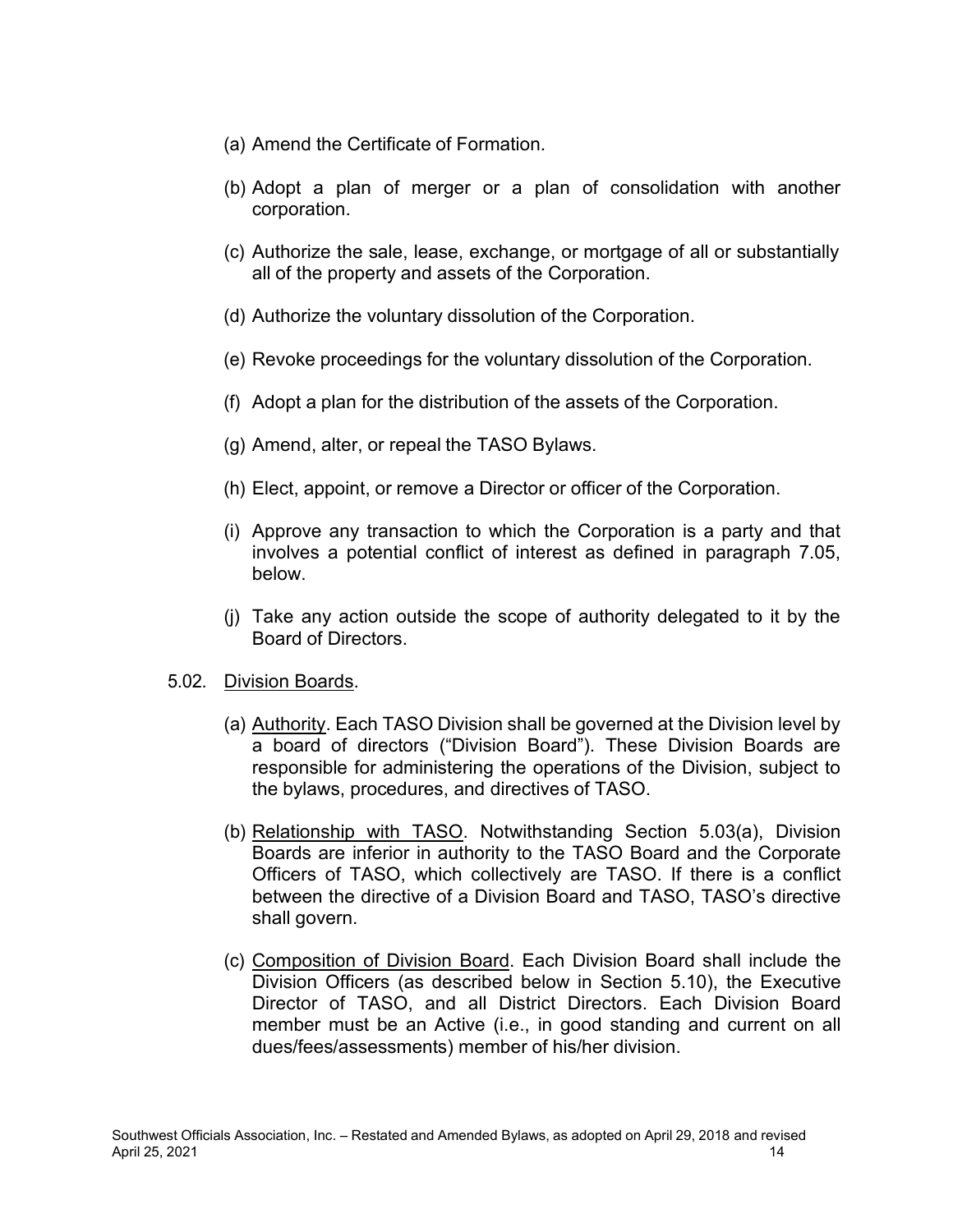(d) Ex-Officio Members of Division Boards. Ex-Officio members may also include a representative from the University Interscholastic League, the Texas Association of Private and Parochial Schools, the respective Coaches' Association, and individuals appointed by the President of the Division Board and the TASO Executive Director, with the approval of the Division Board.

### 5.03. Divisions, Geographical Districts, and Chapters.

- (a) Districts. Each Division Board shall divide its respective Division into geographical districts.
- (b) Chapters. Each Division Board may further divide its respective districts into chapters. Each Division Board shall establish minimum criteria for approving new chapters, including submission of a list of advisory members and bylaws. Only one chapter may be established in any county unless authorized by the Division Board.
- (c) Single-Chapter Districts. Each Division Board may establish singlechapter districts based on a specified number of members as determined in sole discretion of the Division Board. A chapter with the requisite specified number of members as of the last day of the Division Membership year for two consecutive years may apply to its respective Division Board for standing as a single-chapter district. This application must be submitted to the Division Board before the Division Board's offseason board meeting. At the off-season board meeting, the Division Board shall review any applications for single-chapter districts and make a ruling on those applicants. Additionally, at that same off-season meeting, the Division Board shall review the membership status of each single-chapter district. If a single-chapter district has a membership of less than the number prescribed by the Division Board for two consecutive years, it shall lose its status as a single-chapter district and return to its former geographical district.

### 5.04. Election of District Directors.

- (a) Number of District Directors. One (1) Director shall be elected from each district by a plurality vote of eligible advisory members.
- (b) Eligibility to Vote for District Directors. Each advisory member who is Active (i.e., in good standing and current on all dues/fees/assessments) shall have one vote towards the election of District Directors.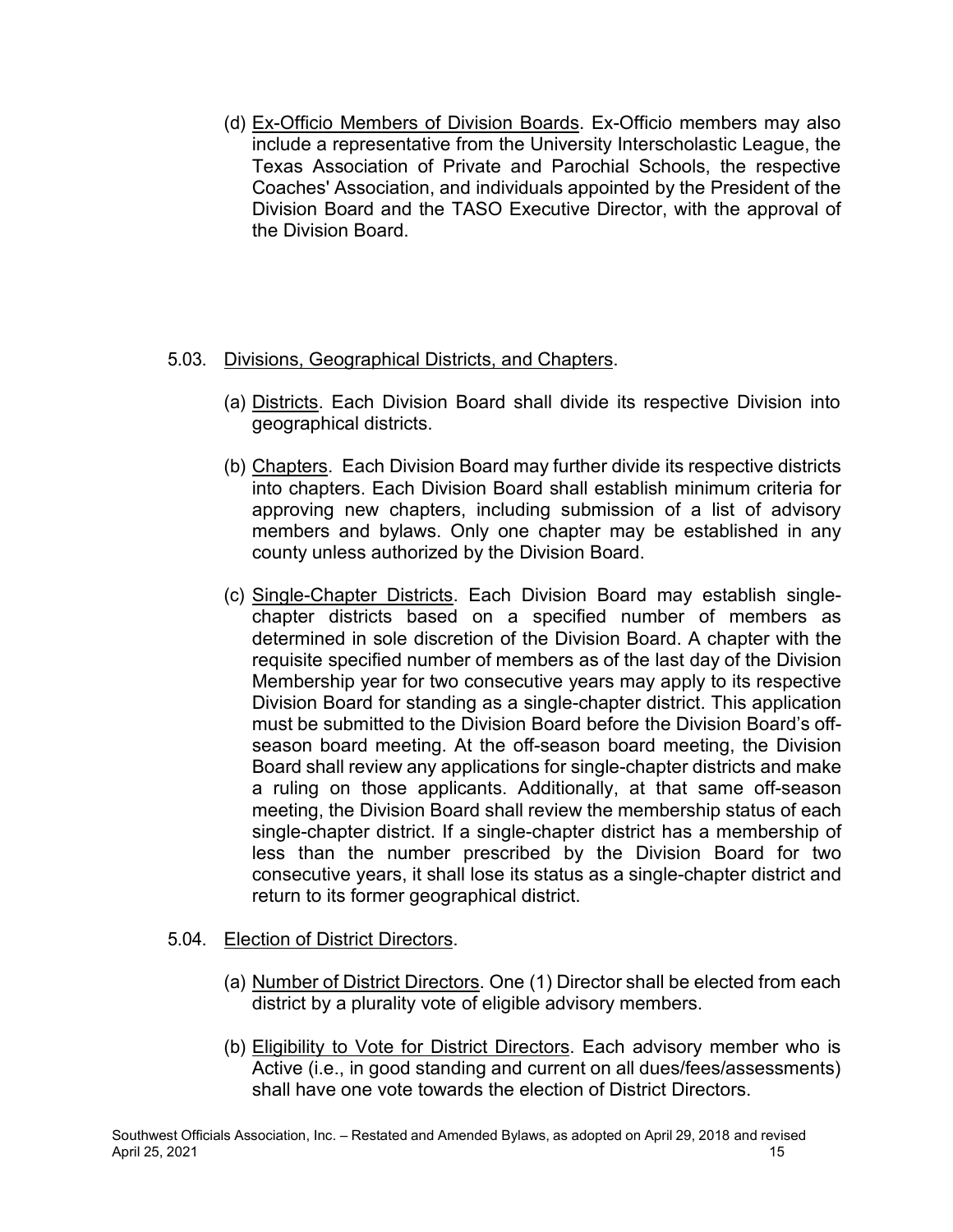- (c) Terms of Elections. Notwithstanding Section 5.04(b) above, elections will be conducted as prescribed by the Division Board and may include electronic voting.
- (d) Single-Chapter Elections. When single-chapter districts are formed, the District Director shall fulfill the duties of both districts until a Director from the newly formed district is elected.
- (e) Appointment of Directors. If a district does not elect a Director, the Division Board shall appoint a Director from that district to serve the specified term of office.

5.05. Divisions. TASO is organized in Divisions based upon sport, known as TASO-Basketball, TASO-Baseball, TASO-Football, TASO-Soccer, TASO-Softball, TASO-Volleyball, TASO-Water Polo and such others as the TASO Board may establish. Each Division shall elect its own Officers and Directors by majority vote of its members and establish its own operating procedures.

5.06. Term of Office. Each Director shall hold office for two (2) years. Directors from even numbered districts shall be elected in even-numbered years; directors from odd numbered districts shall be elected in odd-numbered years; directors of singlechapter districts shall serve a term of one or two years, depending upon the term remaining at the time of their election. A District Director may be elected to a two-year term, not to exceed four consecutive terms; however, after being out of office for a period of one term, he/she may be re-elected. A TASO Division may limit the number of consecutive terms of a Director to two (2) or three (3).

5.07. Vacancy. If a vacancy occurs in the office of a District Director it shall be filled by majority vote of the remaining Division Board members, with the appointed Director being a member residing in the district in which the vacancy occurs.

5.08. Removal. The Division Board may vote to remove a District Director at any time, without good cause. A meeting to consider the removal of a Director may be called with notice to the Division Board members. The notice of the meeting shall state that the issue of possible removal of the Director will be on the agenda. A Director may be removed by the affirmative vote of a majority of the Directors of the Division Board.

5.09. Duties of Directors. District Directors shall act in an advisory capacity to the TASO Board and the Officers of the Corporation. The Director representing a geographical or single-chapter district shall be responsible for promoting regular meetings of officials to discuss rules in the district, and shall act as liaison between the Division Board and the chapter(s) the Director represents.

5.10. Officers of the Division.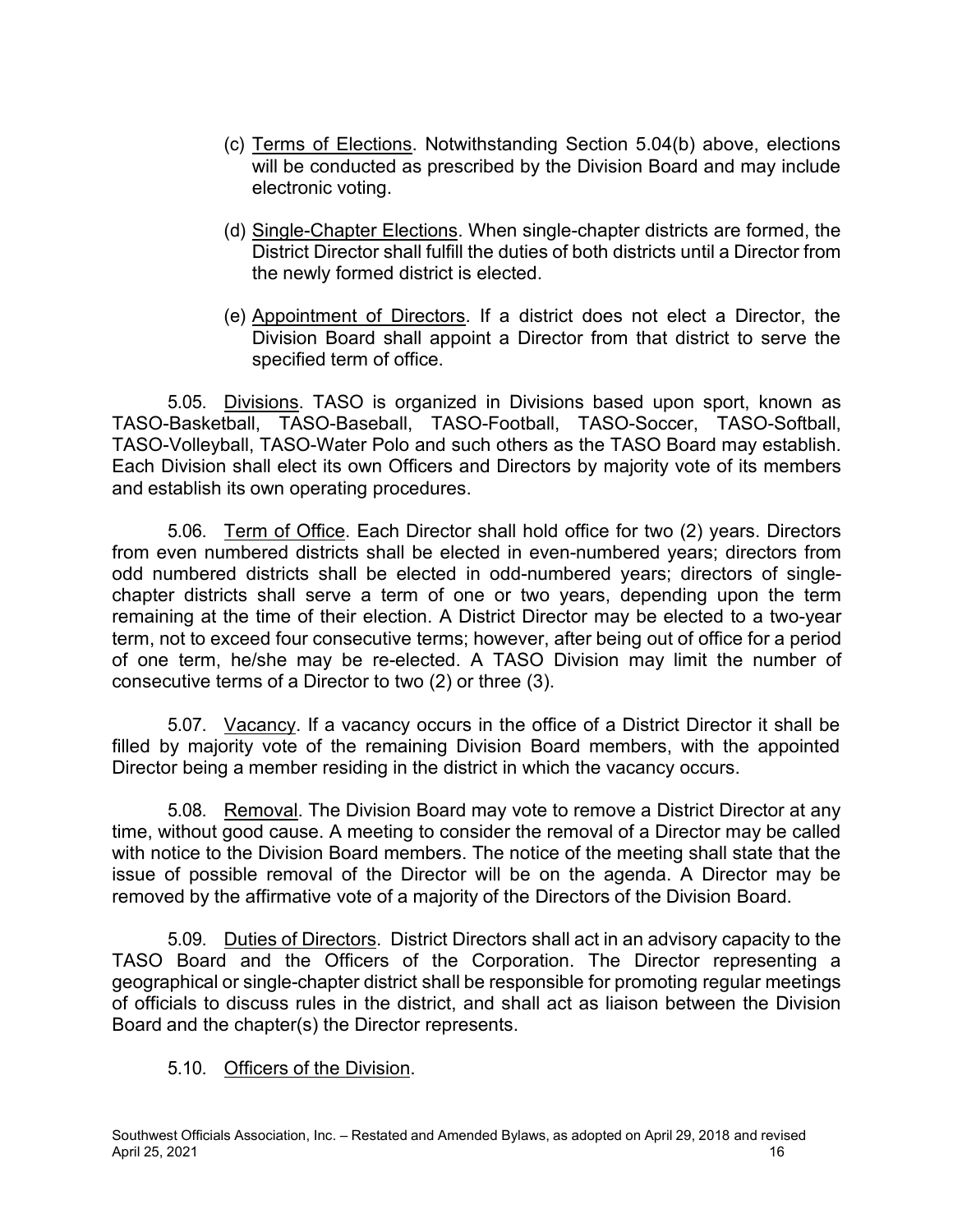- (a) Officers. Each Division shall have a President, Immediate Past President, Vice-President, and the TASO Executive Director (or his/her designee). A Division may have a President-Elect if provided in that Division's Operating Procedures.
- (b) Division Operating Procedures. Each Division Board shall specify in their respective Operating Procedures the process and timelines for electing Division Officers. Those Operating Procedures must also establish the eligibility requirements for each office and how vacancies will be filled.
- (c) Removal. The Division Board may vote to remove a Division Officer at any time, without good cause. A meeting to consider the removal of an Officer may be called and with notice to the Division Board members. The notice of the meeting shall state that the issue of possible removal of the Officer will be on the agenda. An Officer may be removed by the affirmative vote of a majority of the Division Board members.

5.11. Division President. The President shall preside at all meetings of the Division and the Division Board; appoint committees as needed and act as liaison between the Division, TASO, and other TASO divisions; and further the policies adopted by the District.

5.12. President-Elect or Vice President. In the absence or disqualification of the President, the President-Elect, if the Division has a President-Elect, or if not, the Vice-President shall assume the responsibilities of the President.

5.13. Immediate Past President. The Immediate Past President shall act in an advisory role to the President and the Division Board and perform such duties as may be prescribed by the President and the Division Board.

5.14. Meetings. The Division Board shall hold at least one (1) meeting per year before the Annual State Meeting. Special meetings shall be called by the President when requested to do so by a majority of the Board.

5.15. Notice of Meetings. Written or printed notice of a Division Board meeting shall be delivered to each member of a committee not less than ten (10) nor more than sixty (60) days before the date of the meeting. The notice shall state the place, day, and time of the meeting, and the purpose or purposes for which the meeting is called.

5.16. Quorum. One-half of the number of members of the Division Board shall constitute a quorum for the transaction of business at any meeting of the Division Board. The Division Board members present at a duly called or held meeting at which a quorum is present may continue to transact business even if enough committee members leave the meeting so that less than a quorum remains. However, no action may be approved without the vote of at least a majority of the number of Division Board members required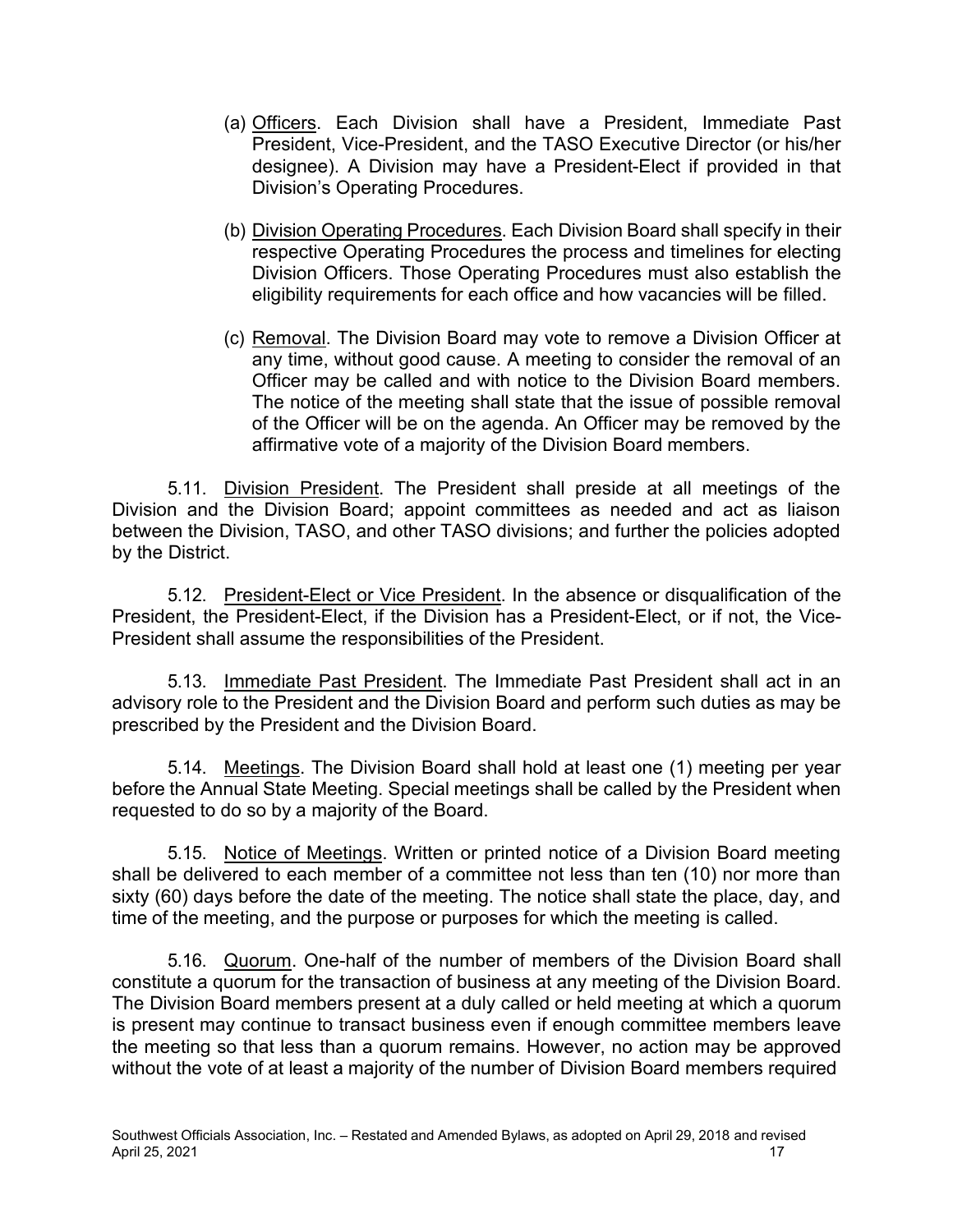to constitute a quorum. If a quorum is present at no time during a meeting, the President may adjourn and reconvene the meeting one time without further notice.

5.17. Actions of Division Boards. Division Boards shall try to take action by consensus. However, the vote of a majority of Division Board members present and voting at a meeting at which a quorum is present shall be sufficient to constitute the act of the committee unless the act of a greater number is required by law or the Bylaws. A Division Board member who is present at a meeting and abstains from a vote isconsidered to be present and voting for the purpose of determining the act of the committee.

5.18. Proxies. A Division Board member may vote by proxy executed in writing before the meeting by the committee member. No proxy shall be valid after eleven (11) months from the date of its execution.

5.19. Compensation. Division Board members may not receive salaries for their services. The Board of Directors may adopt a resolution providing for payment to Division Board members of a fixed sum and expenses of attendance, if any, for attendance at each meeting of the Division Board. A Division Board member may serve the Corporation in any other capacity and receive compensation for those services. Any compensation that the Corporation pays to a Division Board member shall be commensurate with the services performed and shall be reasonable in amount.

5.20. Rules. Each Division Board may adopt rules for its own operation not inconsistent with the Bylaws or with rules adopted by the Board of Directors.

5.21. ACTIVE Members. All Directors and Officers of each Division as well as All Directors and Officers of each Chapter must at all times be ACTIVE members before they may participate in any TASO Division or Chapter Board Function. Anyone holding any Division-wide or Chapter-wide position must be an ACTIVE member of TASO.

### **ARTICLE 6 COMMITTEES**

6.01. Establishment of Committees. The Board of Directors may adopt a resolution establishing one or more committees delegating specified authority to a committee, and appointing or removing members of a committee. If the Board of Directors delegates any of its authority to a committee, the majority of the committee shall consist of Directors. The Board of Directors may establish qualifications for membership on a committee. The Board of Directors may delegate to the Executive Director its power to appoint and remove members of a committee that has not been delegated any authority of the Board of Directors. The establishment of a committee or the delegation of authority to it shall not relieve the Board of Directors, or any individual Director, of any responsibility imposed by the Bylaws or otherwise imposed by law. No committee shall have the authority of the Board of Directors to: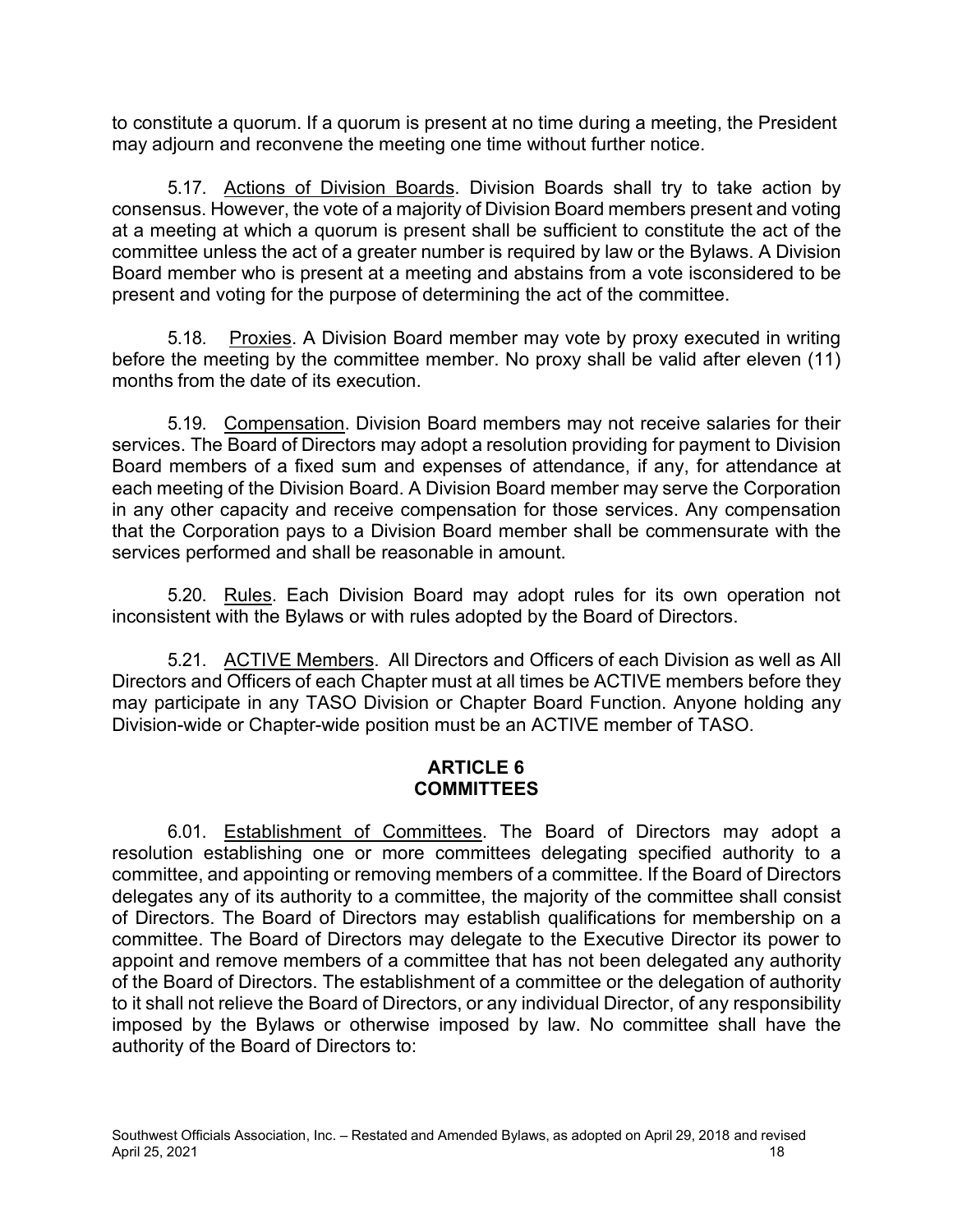(a) Amend the Certificate of Formation.

(b) Adopt a plan of merger or a plan of consolidation with another corporation.

(c) Authorize the sale, lease, exchange, or mortgage of all or substantially all of the property and assets of the Corporation.

- (d) Authorize the voluntary dissolution of the Corporation.
- (e) Revoke proceedings for the voluntary dissolution of the Corporation.
- (f) Adopt a plan for the distribution of the assets of the Corporation.
- (g) Amend, alter, or repeal the Bylaws.

(h) Elect, appoint, or remove a member of a committee or a Director or officer of the Corporation.

(i) Approve any transaction to which the Corporation is a party and that involves a potential conflict of interest as defined in paragraph 7.05, below.

(j) Take any action outside the scope of authority delegated to it by the Board of Directors.

6.02. Term of Office. Each member of a committee shall continue to serve on the committee until a successor is appointed or the committee is terminated. However, the term of a committee member may terminate earlier if the committee is terminated, or if the member dies, ceases to qualify, resigns, or is removed as a member. A vacancy on a committee may be filled by an appointment made in the same manner as an original appointment. A person appointed to fill a vacancy on a committee shall serve for the unexpired portion of the terminated committee member's term.

6.03. Chair and Vice-Chair. One member of each committee shall be designated as the chair of the committee and another member of each committee shall be designated as the vice-chair. The chair and vice-chair shall be elected by the members of the committee or appointed by the President of the Corporation. The chair shall call and preside at all meetings of the committee. When the chair is absent, is unable to act, or refuses to act, the vice-chair shall perform the duties of the chair. When a vice-chair acts in place of the chair, the vice-chair shall have all the powers of and be subject to all the restrictions upon the chair.

6.04. Notice of Meetings. Written or printed notice of a committee meeting shall be delivered to each member of a committee not less than ten (10) nor more than sixty (60) days before the date of the meeting. The notice shall state the place, day, and time of the meeting, and the purpose or purposes for which the meeting is called.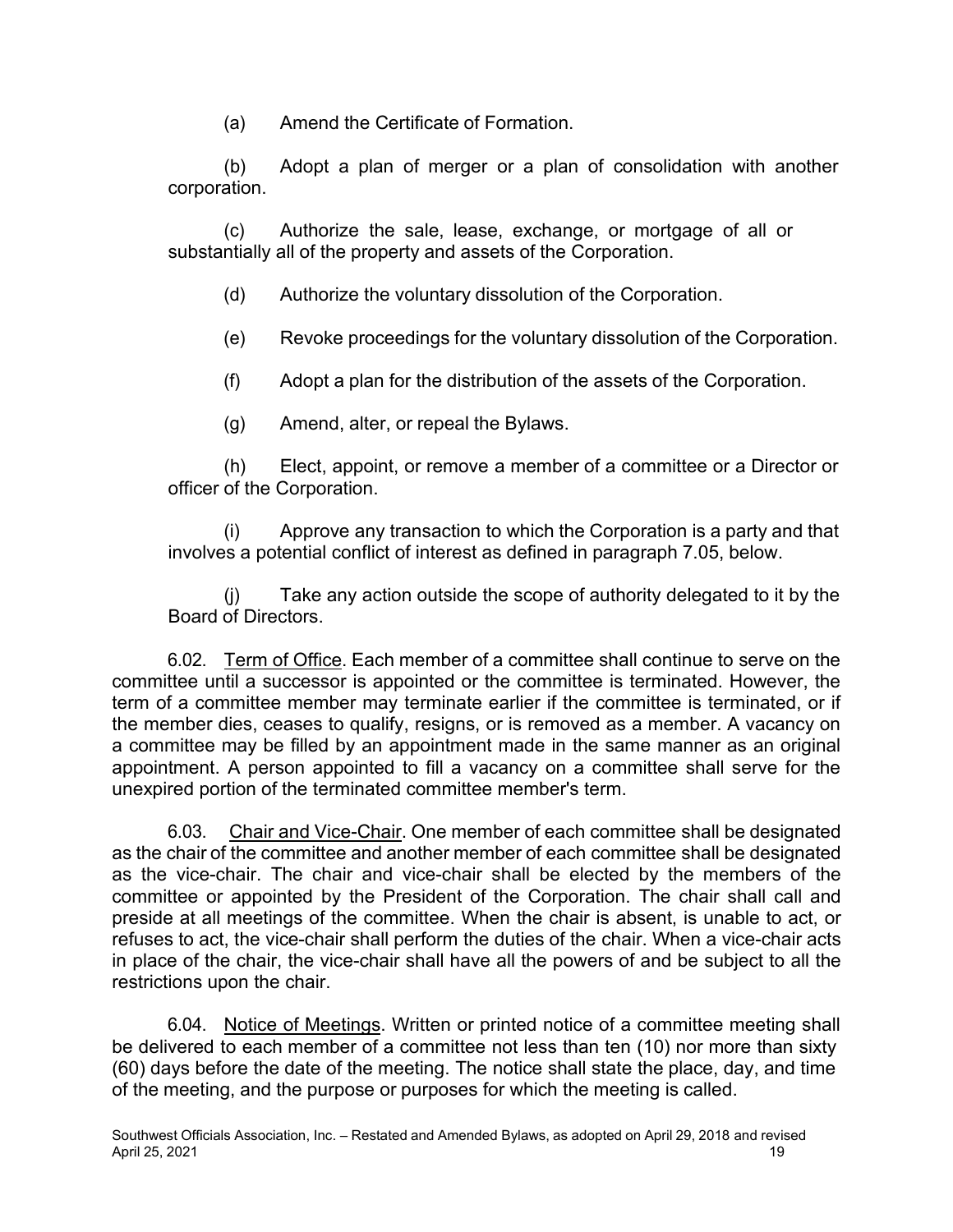6.05. Quorum. One-half of the number of members of a committee shall constitute a quorum for the transaction of business at any meeting of the committee. The committee members present at a duly called or held meeting at which a quorum is present may continue to transact business even if enough committee members leave the meeting so that less than a quorum remains. However, no action may be approved without the vote of at least a majority of the number of committee members required to constitute a quorum. If a quorum is present at no time during a meeting, the chair may adjourn and reconvene the meeting one time without further notice.

6.06. Actions of Committees. Committees shall try to take action by consensus. However, the vote of a majority of committee members present and voting at a meeting at which a quorum is present shall be sufficient to constitute the act of the committee unless the act of a greater number is required by law or the Bylaws. A committee member who is present at a meeting and abstains from a vote is considered to be present and voting for the purpose of determining the act of the committee.

6.07. Proxies. A committee member may vote by proxy executed in writing by the committee member. No proxy shall be valid after eleven (11) months from the date of its execution.

6.08. Compensation. Committee members may not receive salaries for their services. The Board of Directors may adopt a resolution providing for payment to committee members of a fixed sum and expenses of attendance, if any, for attendance at each meeting of the committee. A committee member may serve the Corporation in any other capacity and receive compensation for those services. Any compensation thatthe Corporation pays to a committee member shall be commensurate with the services performed and shall be reasonable in amount.

6.09. Rules. Each committee may adopt rules for its own operation not inconsistent with the Bylaws or with rules adopted by the Board of Directors.

## 6.10. Membership Review Committee ("MRC").

(a) Effective September 1, 2003 a Membership Review Committee (formerly known as the Disciplinary Appeals Committee) shall exist, consisting of at least five (5) TASO members, or former members, recommended by the Executive Director and approved by the TASO Board. In the first year, the term of one member shall be one (1) year; the term of two (2) members shall be two (2) years; and the term of the other two (2) members shall be three (3) years. Thereafter, each new member of the committee shall serve a three-year term. Effective May 17, 2014 this committee will be known as the Membership Review Committee. The TASO Executive Director may appoint a liaison to the MRC. The TASO Executive Director and the liaison are Ex-Officio members of the MRC.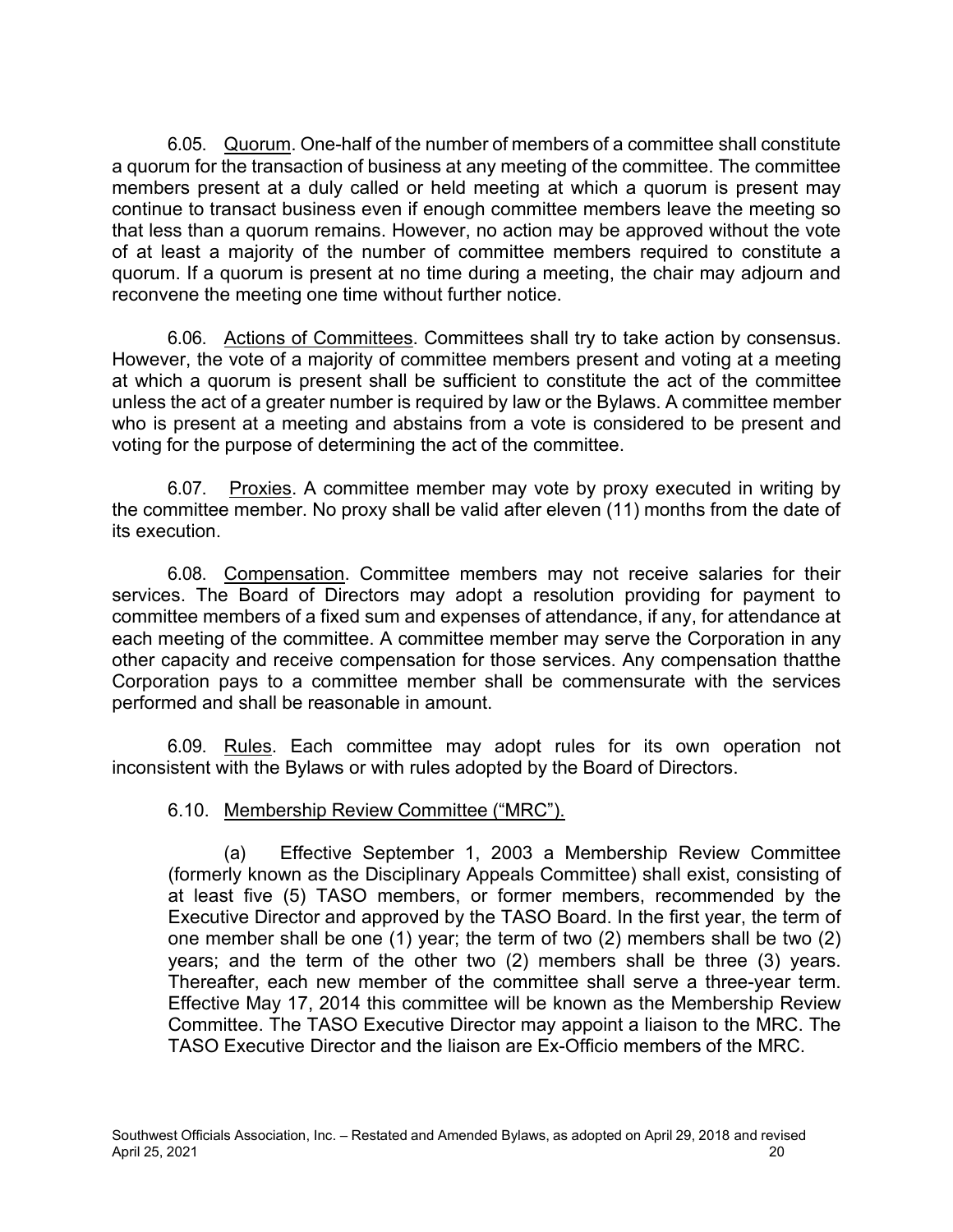On receiving notice of an arrest, charge or conviction, the Executive Director, or his/her designee, shall refer the case to the Membership Review Committee. The committee shall decide whether the arrest, charge, or conviction should result in termination of membership. The committee may make decisions by majority vote. Members have the right to appeal decisions of the committee to the TASO Board.

If the individual under review and a committee member are from the same chapter the committee member must recuse his/her self from that particular case. The committee members must be from different chapters.

Cases involving deferred adjudication, probation, or any other form of courtimposed supervision, shall be resolved by the Membership Review Committee on a case-by-case basis, taking into consideration the nature of the underlying offense involved. Federal convictions and criminal offenses that occurred in other states shall be resolved by the committee on a case-by-case basis. The TASO Board of Directors may establish guidelines for the Membership Review Committee.

(b) Convictions. A conviction of the following crimes may exclude any individual for TASO membership:

- i. Tex. Pen. Code, Title 5, Chapter 19: Criminal Homicide;
- ii. Tex. Pen. Code, Title 5, Chapter 20: Kidnapping, Unlawful Restraint, and Smuggling of Persons;
- iii. Tex. Pen. Code, Title 5, Chapter 21: Sexual Offenses;
- iv. Tex. Pen. Code, Title 5, Chapter 22: Assaultive Offenses;
- v. Tex. Pen. Code, Title 5, Chapter 49, Section 49.07: Intoxicated Assault;
- vi. Tex. Pen. Code, Title 5, Chapter 49, Section 49.08: Intoxicated Manslaughter;
- vii. Tex. Health & Safety Code, Title 6, Chapter 481, Section 481.112: Manufacture or Delivery of Substance in Penalty Group 1;
- viii.Tex. Health & Safety Code, Title 6, Chapter 481, Section 481.1121: Manufacture or Delivery of Substance in Penalty Group 1-A;
- ix. Tex. Health & Safety Code, Title 6, Chapter 481, Section 481.1122: Manufacture of Substance in Penalty Group 1: Presence of Child;
- x. Tex. Health & Safety Code, Title 6, Chapter 481, Section 481.113: Manufacture or Delivery of Substance in Penalty Group 2 or 2-A; or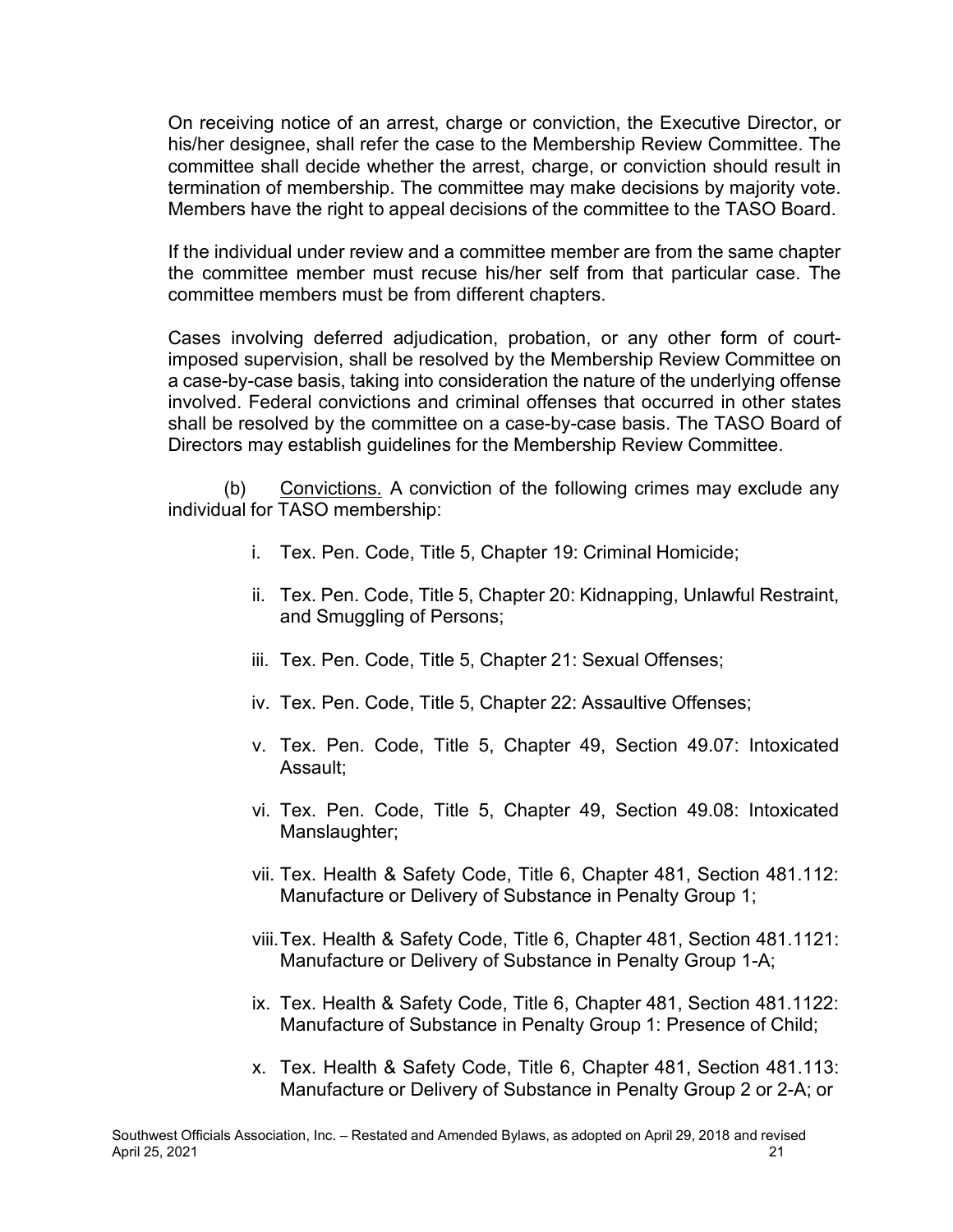xi. Tex. Health & Safety Code, Title 6, Chapter 481, Section 481.114: Manufacture or Delivery of Substance in Penalty Group 3 or 4.

Other felony or misdemeanor convictions may terminate membership as determined by the Membership Review Committee (MRC). New applicants shall not be considered for membership and existing members shall have their membership suspended until they have successfully completed all terms and conditions of a judicially imposed probation, sentencing, or parole or other supervision sentences for any felony and Class A and B misdemeanors. Class C misdemeanors may be reviewed on a case-by-case basis by the MRC. Chapters must report to the Executive Director if any member is or has been arrested, charged or convicted of a felony or misdemeanor. The Executive Director shall refer cases involving felonies or misdemeanors to the Membership Review Committee.

(c) Arrests. A member who is arrested or charged with any criminal charge greater than a fine only traffic violation must report that event to the chapter and the Executive Director within 72 hours of the arrest. The member shall be suspended pending disposition of the charge for felonies and Class A and B misdemeanors while Class C misdemeanors may be reviewed by the MRC on a case-by-case basis.

(d) Reporting. Members must report to chapters, which shall report to the Executive Director, on being convicted of any felony or misdemeanor as detailed in Section 6.01(b). The Executive Director shall report convictions for felonies or misdemeanors to the Membership Review Committee, which shall determine whether the conviction should result in termination of membership. A majority vote for termination is sufficient.

## **ARTICLE 7 TRANSACTIONS OF THE CORPORATION**

7.01. Contracts. The Board of Directors may authorize any officer or agent of the Corporation to enter into a contract or execute and deliver any instrument in the name of and on behalf of the Corporation. This authority may be limited to a specific contract or instrument or it may extend to any number and type of possible contracts and instruments.

7.02. Deposits. All funds of the Corporation shall be deposited to the credit of the Corporation in banks, trust companies, or other depositories that the Board of Directors selects.

7.03. Gifts. The Board of Directors may accept on behalf of the Corporation any contribution, gift, bequest, or devise for the general purposes or for any special purpose of the Corporation.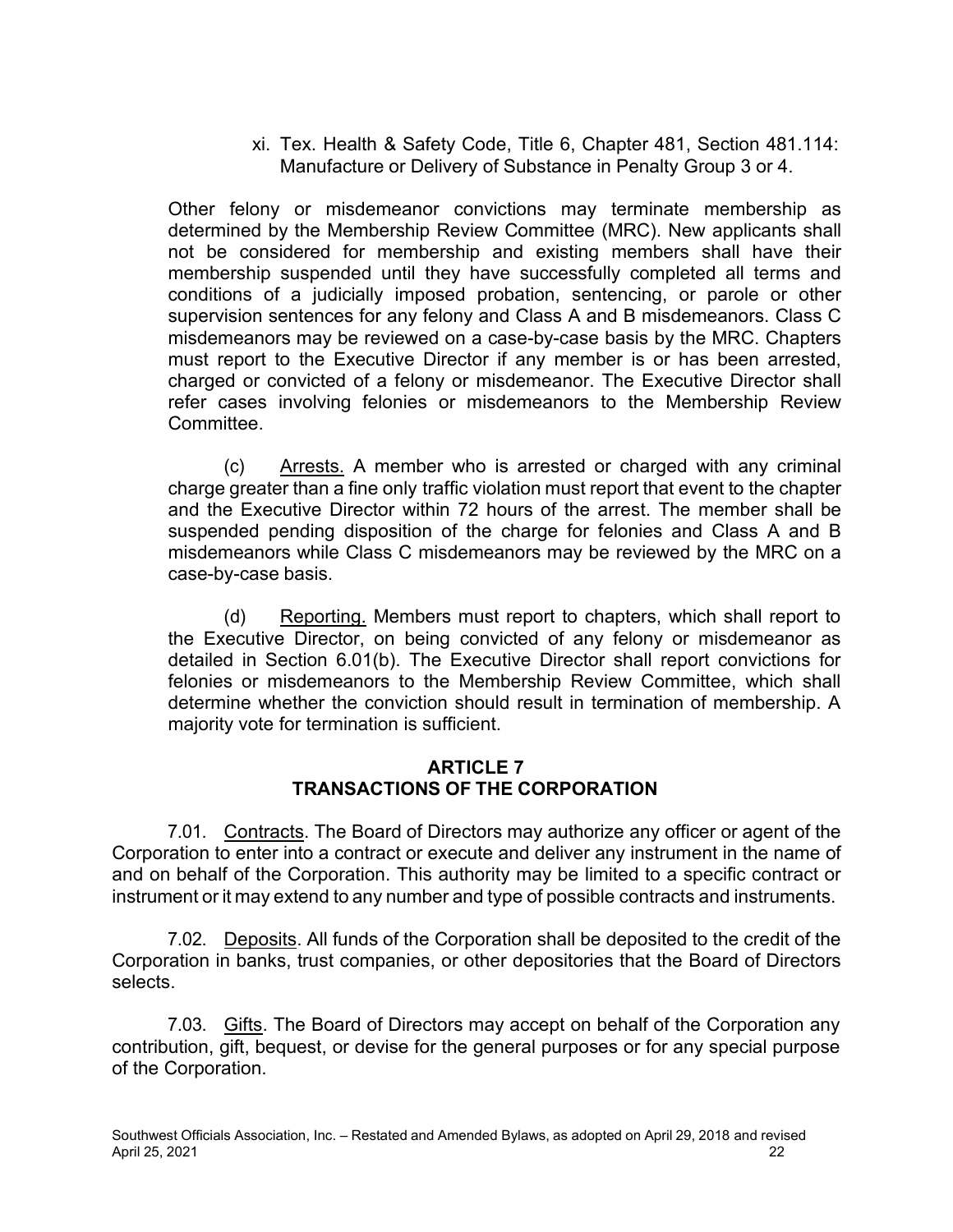7.04. Loans and Related Parties. The Corporation shall not make any loan to a Director or officer of the Corporation.

7.05. Affiliated Transactions. No contract or transaction between the Corporation and one or more of its Directors or officers, or between the Corporation and any other corporation, partnership or association or other organization in which one or more of its Directors or officers are Directors or officers, or have a financial interest, shall be void or voidable solely for this reason, if:

(a) The material facts concerning the financial interests are disclosed to the Board of Directors or committee and the Board of Directors or committee authorizes the contract or transaction by the affirmative vote of a majority of the disinterested Directors or committee members.

(b) The contract or transaction is fair to the Corporation at the time of the approval. Nothing herein shall prevent retroactive approval of a transaction.

(c) The interested Director or committee member that is present may be counted towards a quorum for purposes of voting on the contract or transaction. The interested Director or committee member may participate in the discussion of the matter, but may not vote.

7.06. Prohibited Acts. As long as the Corporation is in existence, and except with the prior approval of the Board of Directors no Director, officer, or committee member of the Corporation shall:

(a) Do any act in violation of the Bylaws or a binding obligation of the Corporation.

(b) Do any act with the intention of harming the Corporation or any of its operations.

(c) Do any act that would make it impossible or unnecessarily difficult to carry on the intended or ordinary business of the Corporation.

(d) Receive an improper personal benefit from the operation of the Corporation.

(e) Use the assets of this Corporation, directly or indirectly, for any purpose other than carrying on the business of this Corporation.

Wrongfully transfer or dispose of Corporation property, including intangible property such as good will.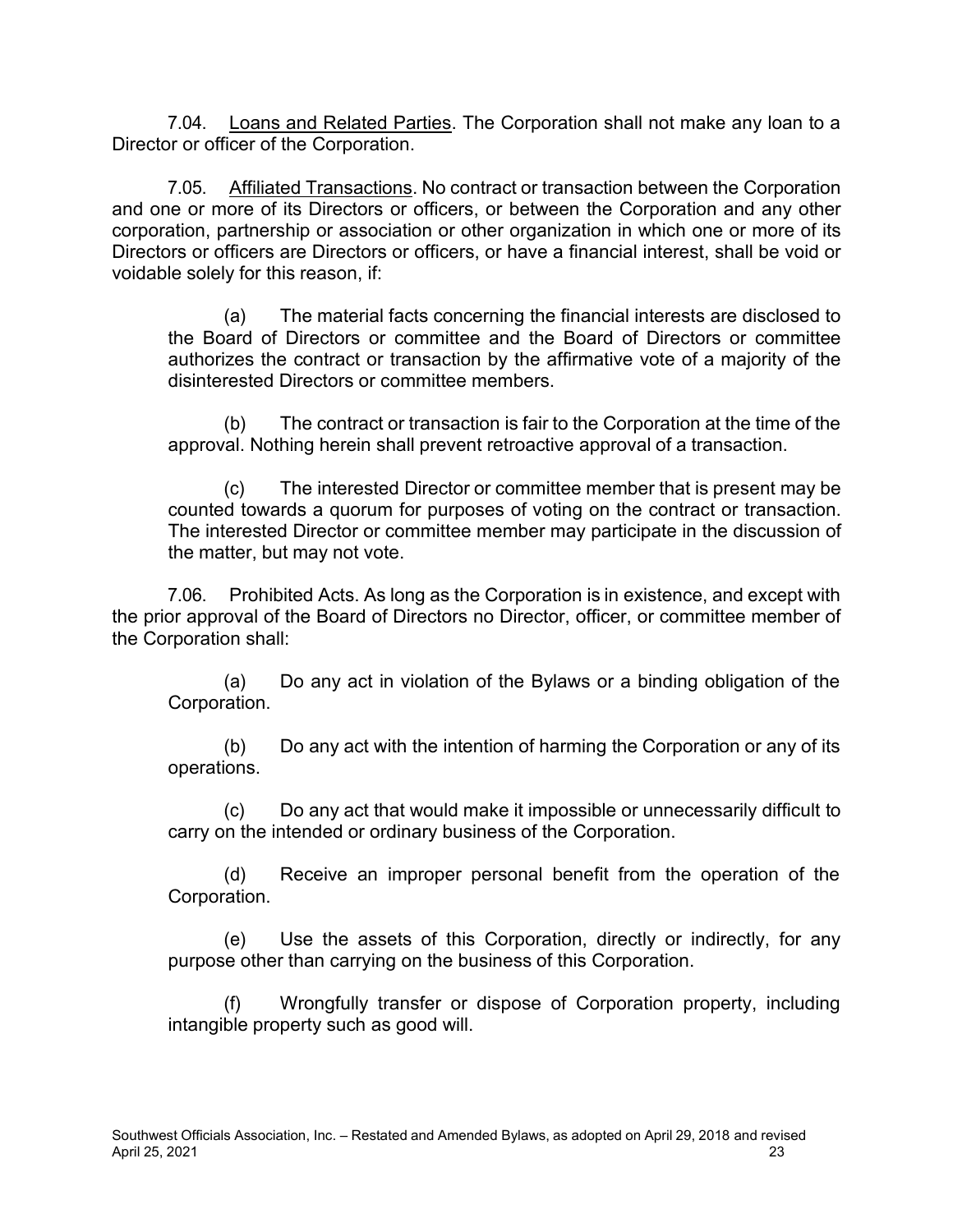(g) Use the name of the Corporation (or any substantially similar name) or any trademark or trade name adopted by the Corporation, except on behalf of the Corporation in the ordinary course of the Corporation's business.

(h) Disclose any of the Corporation business practices, trade secrets, or any other information not generally known to the business community to any person not authorized to receive it.

### **ARTICLE 8 BOOKS AND RECORDS**

8.01. Required Books and Records. The Corporation shall keep correct and complete books and records of account. The Corporation's books and records shall include:

(a) A file-endorsed copy of all documents filed with the Texas Secretary of State relating to the Corporation, including, but not limited to, the Certificate of Formation, and any articles of amendment, restated articles, articles of merger, articles of consolidation, and statement of change of registered office or registered agent.

(b) A copy of the Bylaws, and any amended versions or amendments to the Bylaws.

(c) Minutes of the proceedings of the Board of Directors, and committees having any of the authority of the Board of Directors.

(d) A list of the names and addresses of the Directors, officers, and any committee members of the Corporation.

(e) A financial statement showing the assets, liabilities, and net worth of the Corporation at the end of the three most recent fiscal years.

(f) A financial statement showing the income and expenses of the Corporation for the three most recent fiscal years.

(g) All rulings, letters, and other documents relating to the Corporation's federal, state, and local tax status.

(h) The Corporation's federal, state, and local information or income tax returns for each of the Corporation's three most recent tax years.

8.02. Inspection and Copying. Any Director or officer of the Corporation may inspect and receive copies of all books and records of the Corporation required to be kept by the Bylaws. Such a person may inspect or receive copies if the person has a proper purpose related to the person's interest in the Corporation and if the person submits a request in writing. Any person entitled to inspect and copy the Corporation's books and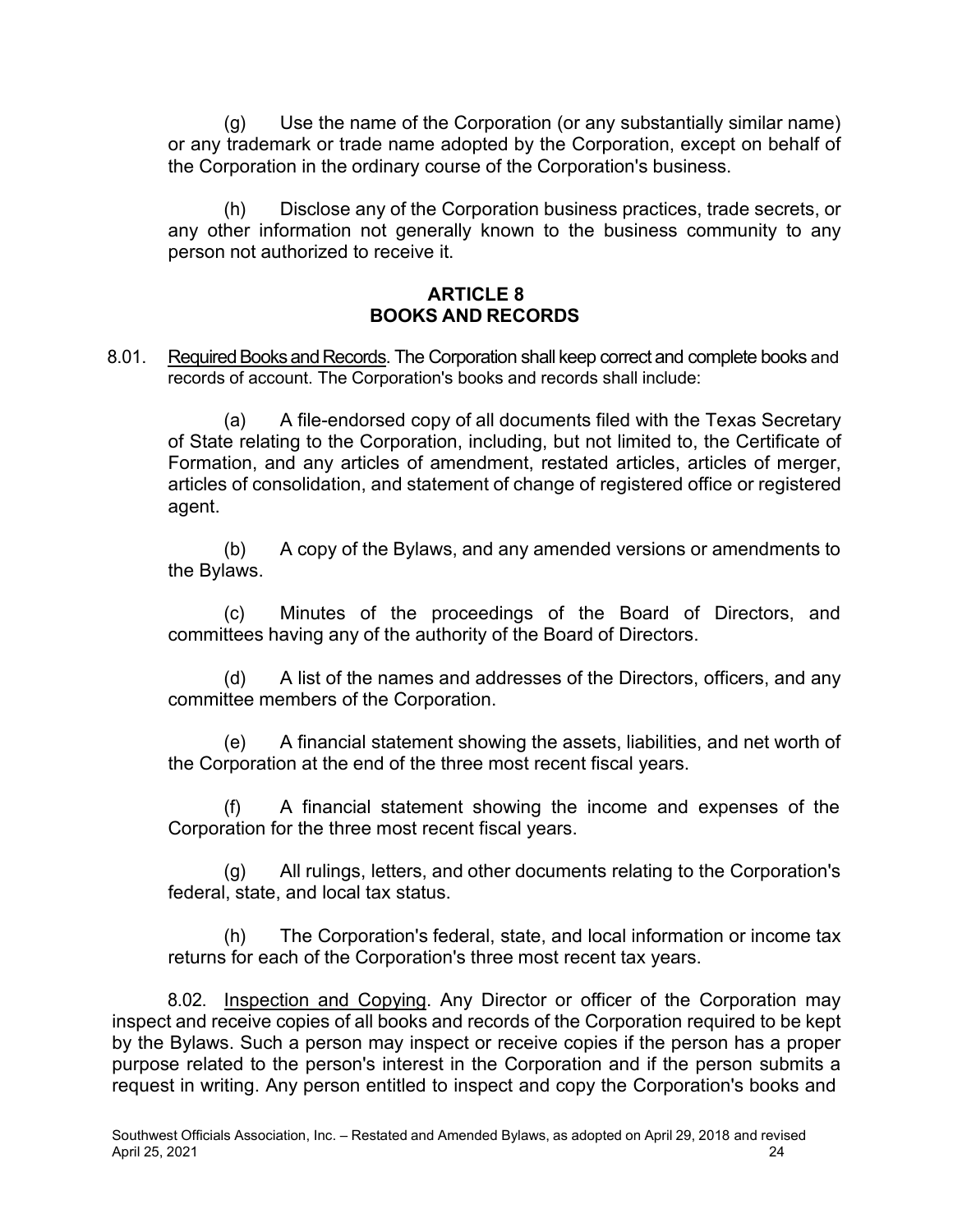records may do so. A person entitled to inspect the Corporation's books and records may do so at a reasonable time no later than required by Internal Revenue Regulation after the Corporation's receipt of a proper written request. The Board of Directors may establish reasonable fees for copying the Corporation's books and records by members. The fees may cover the cost of materials and labor, but may not exceed the Internal Revenue Service guidelines for providing copies. The Internal Revenue Service requires that copies be made available to the legitimate, requesting public. The Corporation shall receive and respond as required by Internal Revenue Service guidelines to requests from the public for copies of the Corporation's Form 1023 and Form 990. The Corporation shall maintain a file containing all documents required by the Internal Revenue Service to be made available to the public.

### **ARTICLE 9 FISCAL YEAR**

The fiscal year of the Corporation shall begin January 1<sup>st</sup> and end December 31<sup>st</sup> each year.

### **ARTICLE 10 INDEMNIFICATION**

### 10.01. When Indemnification is Required, Permitted, and Prohibited.

(a) The Corporation shall indemnify a Board of Directors member, officer, committee member, employee, or agent of the Corporation who was, is, or may be named defendant or respondent in any proceeding as a result of his or her actions or omissions within the scope of his or her official capacity in the Corporation. For the purposes of this Article, an agent includes one who is or was serving at the request of the Corporation as a Board of Directors member, officer, partner, venturer, proprietor, partnership, joint venture, sole proprietorship, trust, employee benefit plan, or other enterprise. However, the Corporation shall indemnify a person only if he or she acted in good faith and reasonably believed that the conduct was in the Corporation's best interests. In a case of a criminal proceeding, the person may be indemnified only if he or she had no reasonable cause to believe that the conduct was unlawful.

(b) The termination of a proceeding by judgment, order, settlement, conviction, or on a plea of nolo contendere or its equivalent does not necessarily preclude indemnification by the Corporation under Section 10.01(a).

(c) The Corporation shall not indemnify a person who is found liable to the Corporation or is found liable to another on the basis of improperly receiving a personal benefit. A person is conclusively considered to have been found liable in relation to any claim, issue, or matter if a court of competent jurisdiction has adjudged the person liable and all appeals have been exhausted.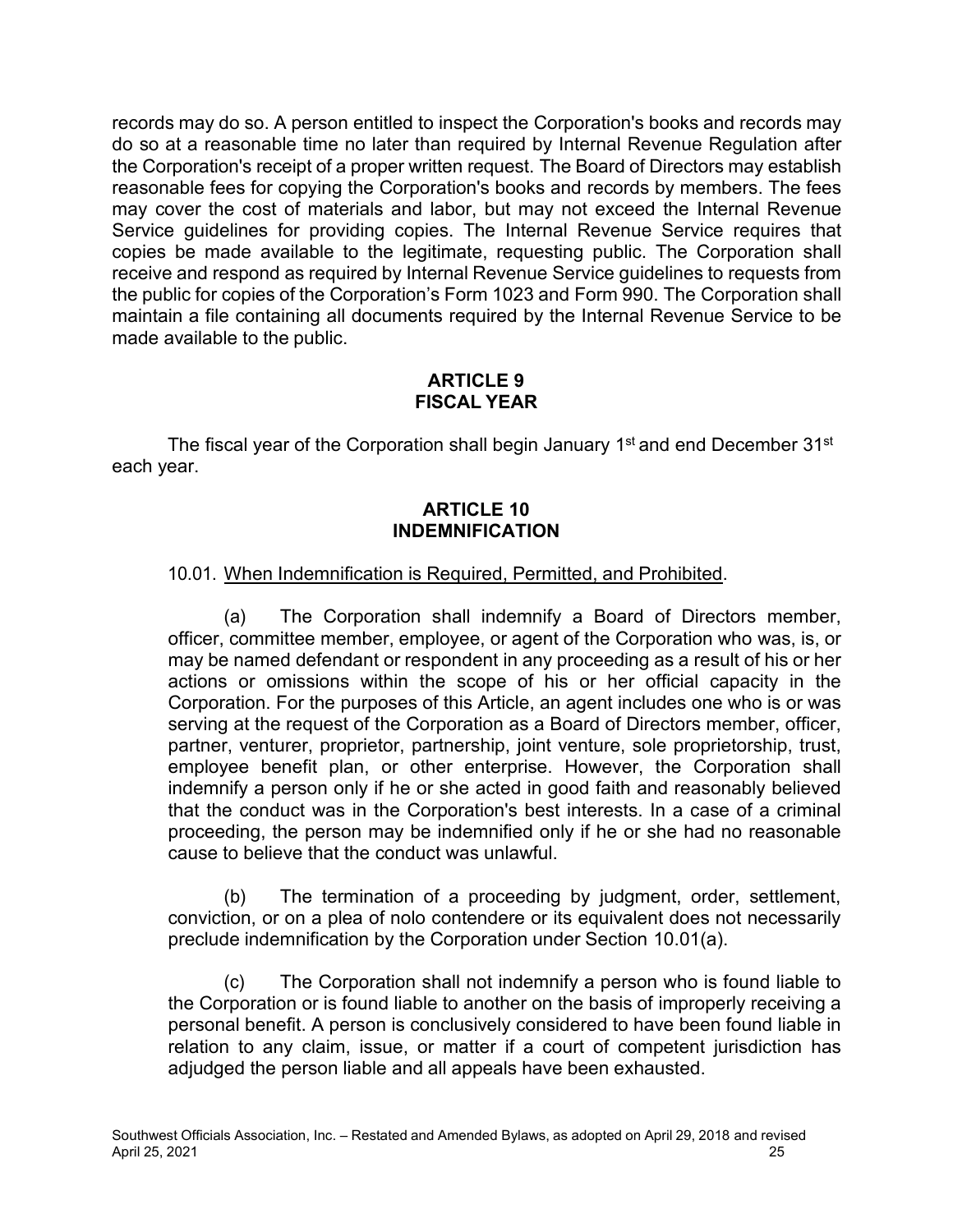(d) The Corporation shall pay or reimburse reasonable expenses incurred by a Board of Directors member, officer, committee member, employee, or agent of the Corporation in connection with the person's appearance as a witness or other participation in a proceeding involving or affecting the Corporation when the person is not a named defendant or respondent in the proceeding.

(e) In addition to the situations otherwise described above, the Corporation may indemnify a Board of Directors member, officer, committee member, employee, or agent of the Corporation to the extent permitted by law. However, the Corporation shall not indemnify any person in any situation in which indemnification is prohibited by the terms of Section 9.01(c), above.

(f) Before the final disposition of a proceeding, the Corporation may pay indemnification expenses permitted by the Bylaws and authorized by the Corporation. However, the Corporation shall not pay indemnification expenses to a person before the final disposition of a proceeding if the person is a named defendant or respondent in a proceeding brought by the Corporation or the person is alleged to have improperly received a personal benefit or committed other willful or intentional misconduct.

(g) If the Corporation indemnifies a person under the Bylaws, the person may be indemnified against judgments, penalties (including excise and similar taxes), fines, settlements, and reasonable expenses (including attorney's fees) actually incurred in connection with the proceeding. However, if the proceeding was brought by or on behalf of the Corporation, the indemnification is limited to reasonable expenses actually incurred by the person in connection with the proceeding.

## 10.02. Procedures Relating to Indemnification Payments.

(a) Before the Corporation may pay any indemnification expenses (including attorney's fees), the Corporation shall specifically: (1) determine that indemnification is permissible, (2) authorize indemnification, and (3) determine that expenses to be reimbursed are reasonable, except as provided in Section 10.02(c), below. The Corporation may make these determinations and decisions by any one of the following procedures:

(i) Majority vote of a quorum consisting of Board of Directors members who, at the time of the vote, are not named defendants or respondents in the proceeding.

 $(ii)$  If such a quorum cannot be obtained, by a majority vote of a committee of the Board of Directors, designated to act in the matter by a majority vote of all Board of Directors members, consisting solely of two or more Board of Directors members who at the time of the vote are not named defendants or respondents in the proceeding.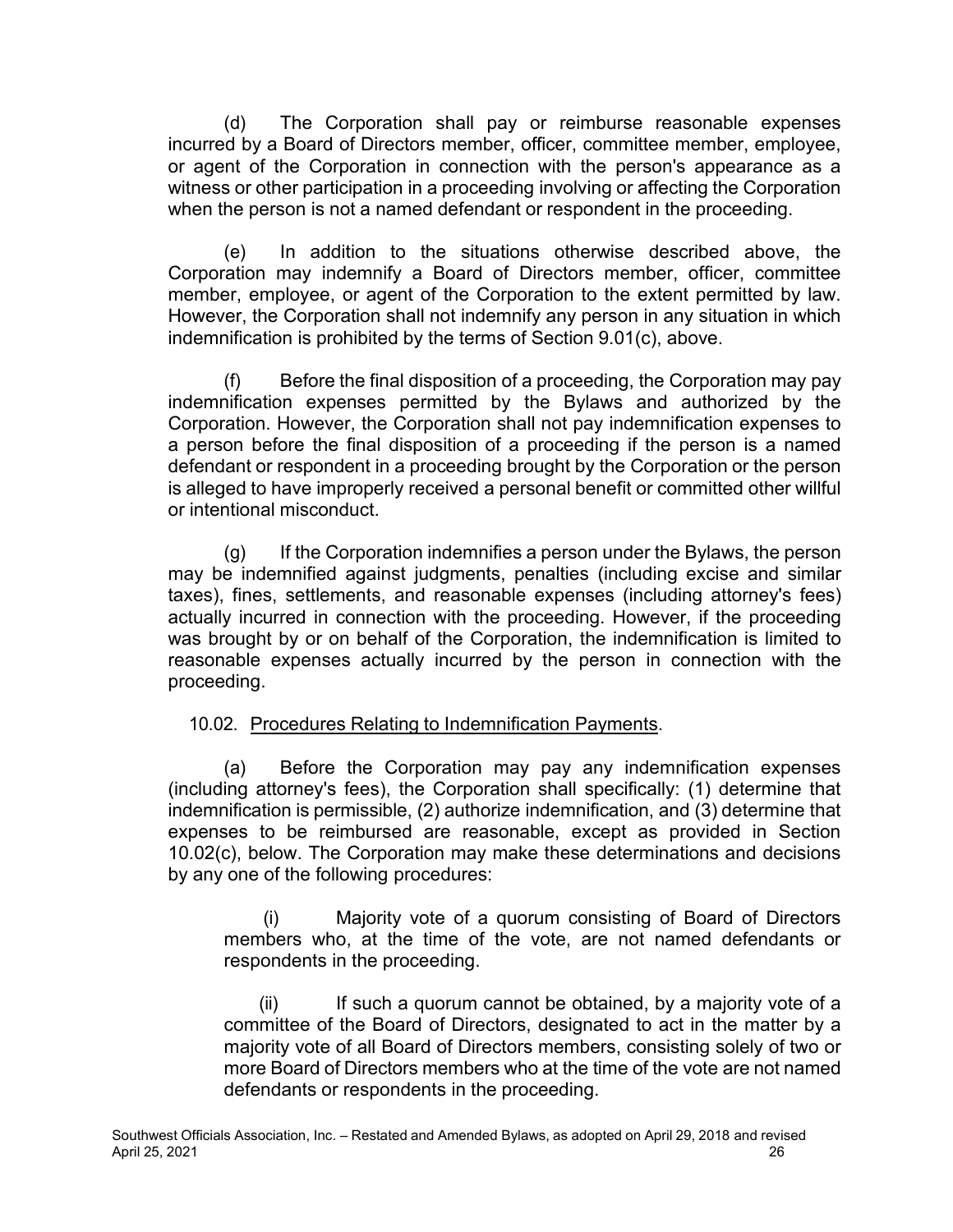(iii) Determination by special legal counsel selected by the Board of Directors by vote as provided in Section 10.02(a)(i) or 10.02(a)(ii), or if such a quorum cannot be obtained and such a committee cannot be established, by a majority vote of all Board of Directors members.

(b) The manner in which the Corporation determines whether indemnification is permissible shall be the same manner in which the Corporation authorizes indemnification and determines that expenses to be reimbursed are reasonable. However, if the determination that indemnification is permissible is made by special legal counsel under Section 10.02(a)(iii), above, then the authorization of indemnification and determination of reasonableness of expenses shall be made in the manner specified by either Section 9.02(a)(i) or Section 10.02(a)(ii), above.

(c) A provision contained in the Certificate of Formation, the Bylaws, or a resolution of members or the Board of Directors that requires the indemnification permitted by Section 10.01, above, constitutes sufficient authorization of indemnification even though the provision may not have been adopted or authorized in the same manner as the determination that indemnification is permissible.

(d) The Corporation shall pay indemnification expenses before final disposition of a proceeding only after the Corporation determines that the facts then known would not preclude indemnification and the Corporation receives a written affirmation and undertaking from the person to be indemnified. The determination that the facts then known to those making the determination would not preclude indemnification and authorization of payment shall be made in the same manner as a determination that indemnification is permissible under Section 10.02(a), above. The person's written affirmation shall state that he or she has met the standard of conduct necessary for indemnification under the Bylaws. The written undertaking shall provide for repayment of the amount paid or reimbursed by the Corporation if it is ultimately determined that the person has not met the requirements for indemnification. The written undertaking shall be an unlimited general obligation of the person, but it need not be secured and it may be accepted without reference to financial ability to make repayment.

#### **ARTICLE 11 NOTICES**

11.01. Notices. Any notice required or permitted by the Bylaws to be given toa Director, officer,or member of a committee of the Corporation may be given in any manner allowed by the Act. If mailed, a notice shall be deemed to be delivered when deposited in the United States mail addressed to the person at his or her address as it appears on the records of the Corporation, with postage prepaid and in a sealed wrapper. If notice is served by facsimile or email, the person giving notice shall retain records sufficient to prove actual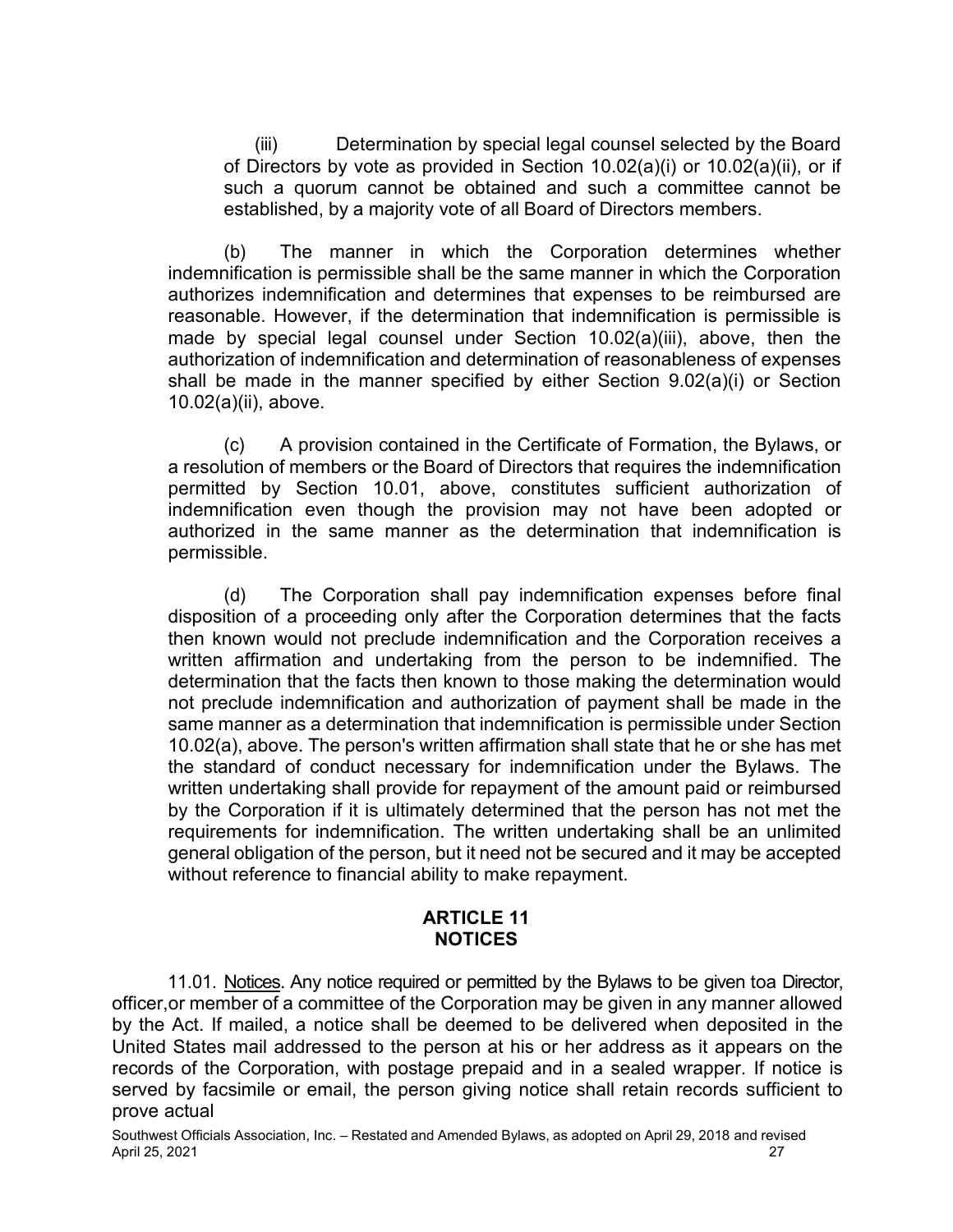delivery to the appropriate number or email address. A person may designate his or her preferred notice method and shall provide all necessary information regarding the same by giving written notice to the Secretary of the Corporation. Without a preference designation, the person serving the notice shall give notice by mail.

11.02. Signed Waiver of Notice. Whenever any notice is required to be given under the provisions of the Act or under the provisions of the Articles of Formation or the Bylaws, a waiver in writing signed by a person entitled to receive a notice shall be deemed equivalent to the giving of the notice. A waiver of notice shall be effective whether signed before or after the time stated in the notice being waived.

11.03. Waiver of Notice by Attendance. The attendance of a person at a meeting shall constitute a waiver of notice of the meeting unless the person attends for the express purpose of objecting to the transaction of any business because the meeting is not lawfully called or convened.

### **ARTICLE 12 SPECIAL PROCEDURES CONCERNING MEETINGS**

12.01. Meeting by Electronic Means. The Board of Directors, any Division, and any committee of the Corporation, may hold a meeting by telephone conference call or other electronic means in which all persons participating in the meeting can hear each other. The notice of a meeting by electronic means must state the fact that the meeting will be held by electronic means as well as all other matters required to be included in the notice. Participation of a person in a conference call meeting constitutes presence of thatperson at the meeting. Minutes of such meeting shall be recorded, and any action taken by vote shall reflect that it was done in a telephone or other electronic means meeting at which all participants could simultaneously hear each other or shall reflect that it was done via email and record the participants. Any action taken in a meeting held via telephone conference or other electronic means shall be reported by the President at the next regular Division Board meeting. The minutes of a meeting held via e-mail communication shall consist of a hard copy print out of the email transmissions on the subject of the meeting and shall be reported by the President at the next regular DivisionBoard meeting.

12.02. Voting by Proxy. A person who is authorized to exercise a proxy may not exercise the proxy unless the proxy is delivered to the officer presiding at the meeting before the business of the meeting begins. The Secretary or other person taking the minutes of the meeting shall record in the minutes the name of the person who executed the proxy and the name of the person authorized to exercise the proxy. If a person who has duly executed a proxy personally attends a meeting, the proxy shall not be effective for that meeting. A proxy filed with the secretary or other designated officer shall remain in force and effect until the first of the following occurs:

(a) An instrument revoking the proxy is delivered to the Secretary or other designated officer.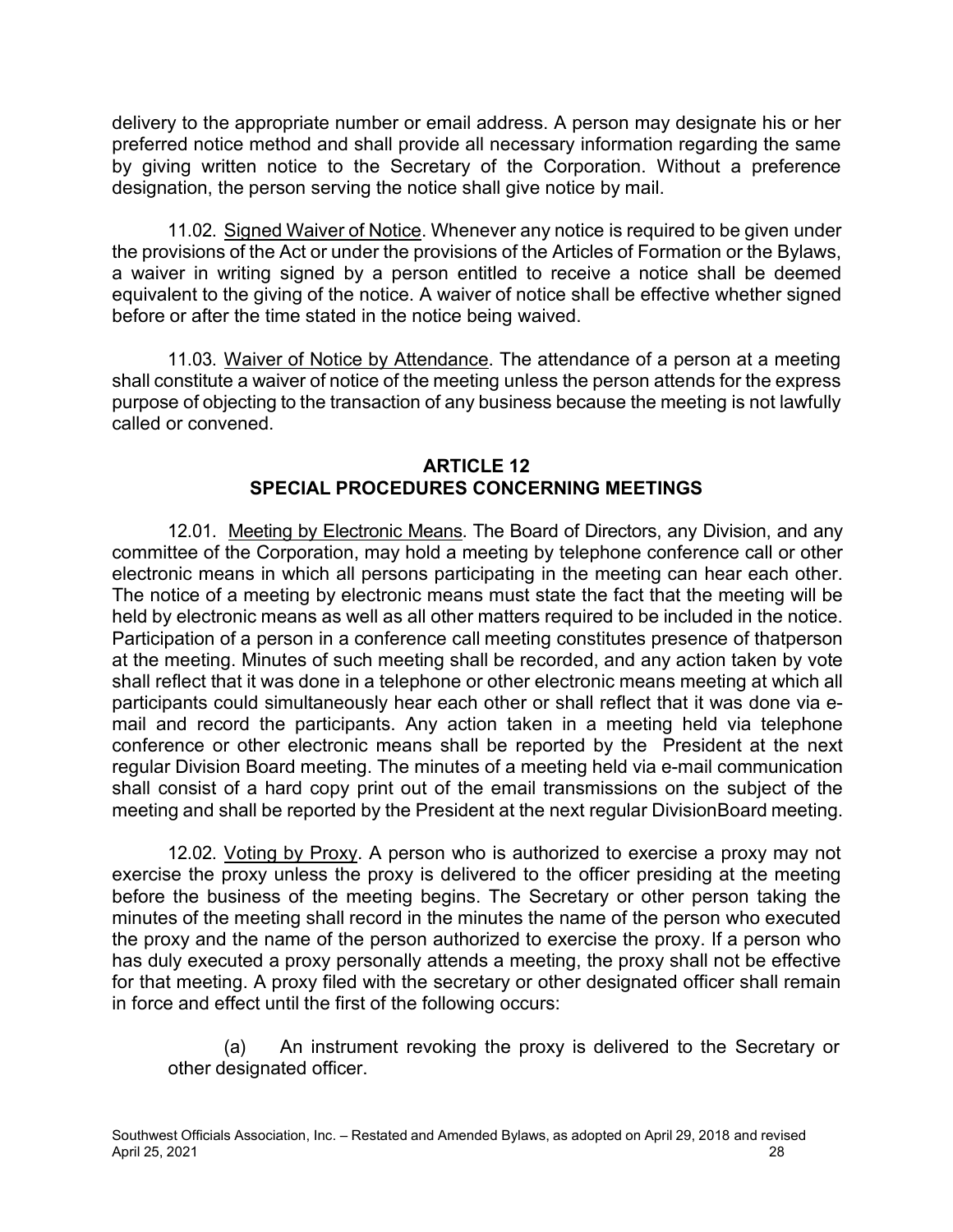- (b) The proxy authority expires under the terms of the proxy.
- (c) The proxy authority expires under the terms of the Bylaws.

### **ARTICLE 13 AMENDMENTS TO BYLAWS**

Only the TASO Board of Directors may alter, amend, or repeal, or enact new Bylaws. A two-thirds (2/3) majority vote of the votes cast by the Divisions represented at any TASO Board meeting is required for a proposed amendment to be approved. Notice of the proposal must be included in the notice of the meeting. A TASO member who wishes to propose a bylaw amendment may submit it to a member of a Division Board, which shall determine whether to propose it to the TASO Board, or to the Executive Director or a TASO Director. Proposed bylaw amendments cannot be acted upon unless they are submitted to the TASO Board at least fourteen (14) days before the meeting at which the vote is to be taken.

### **ARTICLE 14 MISCELLANEOUS PROVISIONS**

## 14.01. Administrative.

- (a) Communications from the Executive Director or his/her designee must be answered promptly with a return of information requested or statement of reasons why such information must be delayed or withheld.
- (b) All Chapters must have a copy of their bylaws on file in the TASO office. Chapter shall have a copy of a current monthly chapter report, including back statements, on file at the chapter level and presented to the chapter's board of directors each month. The financial reports and bank statements must be made available to the Chapter's members upon request. A Division may require Chapters to submit their Chapter financial reports to the TASO Division Board.

14.02. Legal Authorities Governing Construction of Bylaws. The Bylaws shall be construed in accordance with the laws of the State of Texas. All references in the Bylaws to statutes, regulations, or other sources of legal authority shall refer to the authorities cited, or their successors, as they may be amended from time to time.

14.03. Legal Construction. If any Bylaw provision is held to be invalid, illegal, or unenforceable in any respect, the invalidity, illegality, or unenforceability shall not affect any other provision and the Bylaws shall be construed as if the invalid, illegal, or unenforceable provision had not been included in the Bylaws.

14.04. Headings. The headings used in the Bylaws are used for convenience and shall not be considered in construing the terms of the Bylaws.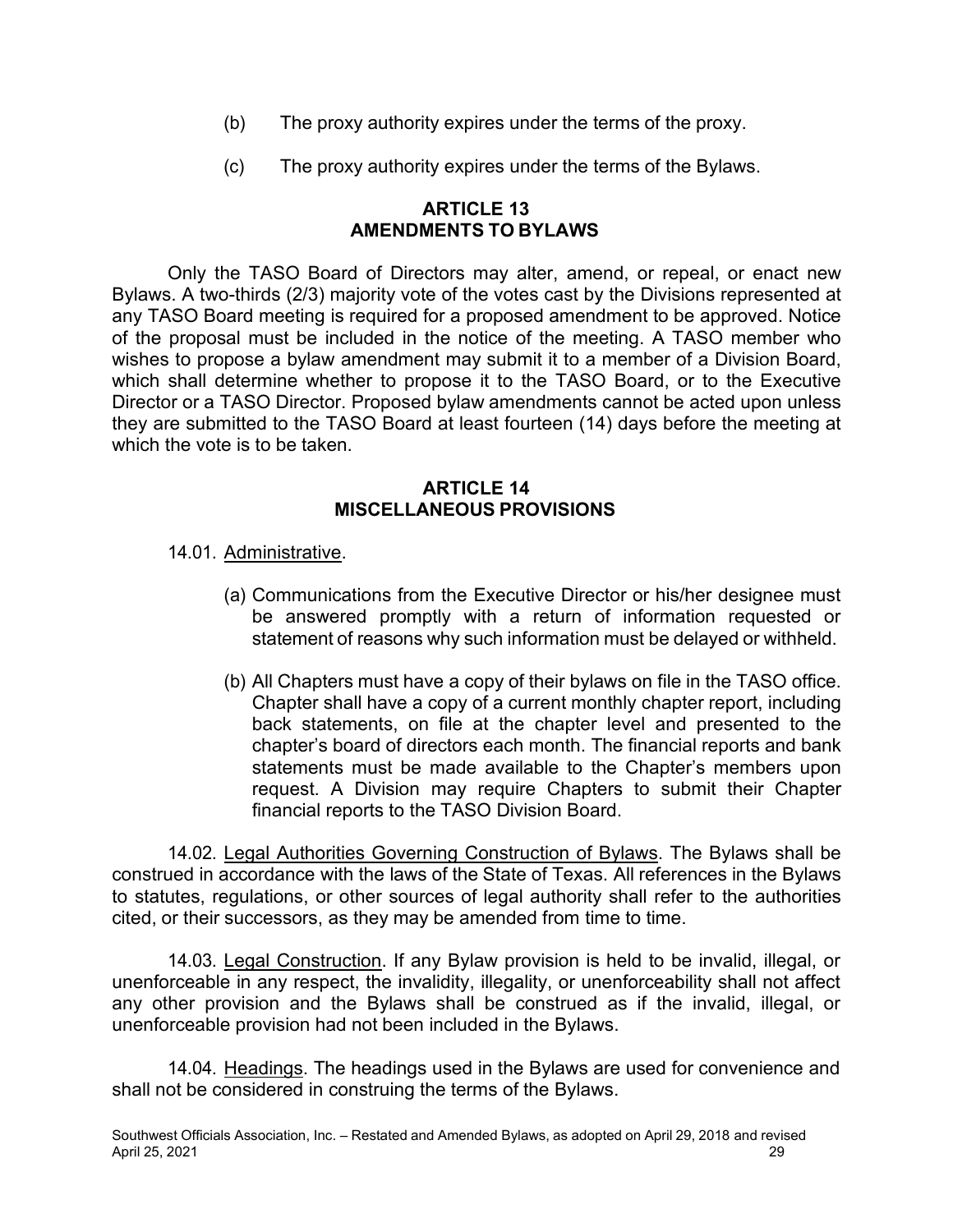14.05. Electronic Signatures. To the fullest extent permitted by the Act and other law, including the Texas Uniform Electronic Transactions Act, electronic signatures (such as e-mail) of Directors and officers, as between each other or each of them and the Corporation, shall constitute the valid signature of the person for purposes of obtaining consents or other matters prescribed by these Bylaws, unless a Director or officer submits a written refusal to conduct certain transactions by electronic means.

14.06. Gender. Wherever the context requires, all words in the Bylaws in the male gender shall be deemed to include the female or neuter gender, all singular words shall include the plural, and all plural words shall include the singular.

14.07. Seal. The Board of Directors may provide for a corporate seal.

14.08. Power of Attorney. A person may execute any instrument related to the Corporation by means of a power of attorney if an original executed copy of the power of attorney is provided to the Secretary of the Corporation to be kept with the Corporation records.

14.09. Parties Bound. The Bylaws shall be binding upon and inure to the benefit of the Directors, officers, committee members, employees, and agents of the Corporation and their respective heirs, executors, administrators, legal representatives, successors, and assigns except as otherwise provided in the Bylaws.

14.10. Southwest Officials Association. Any instrument which refers to the Southwest Officials Association (SOA), the Southwest Basketball Officials Association (SBOA), the Southwest Baseball Umpires Association (SBUA), the Southwest Football Official Association (SFOA), the Southwest Soccer Officials Association, (SSOA), Southwest Softball Umpire Association (SSUA), or the Southwest Volleyball Official Association (SVOA)shall be construed as referring to TASO, TASO-Basketball, TASO-Baseball, TASO-Football, TASO-Soccer, TASO-Softball, and TASO-Volleyball as appropriate. Membership in the SOA or any of its Divisions or predecessor organizations shall be considered as membership in TASO and the appropriate membership division.

[SIGNATURE PAGE FOLLOWS]

# CERTIFICATE OF SECRETARY

I hereby certify that I am duly elected and acting Secretary of said corporation and that the foregoing Bylaws, comprised of thirty (31) pages, constitute the Bylaws of said corporation as duly adopted by the Board of Directors via written consent on April 29, 2018.